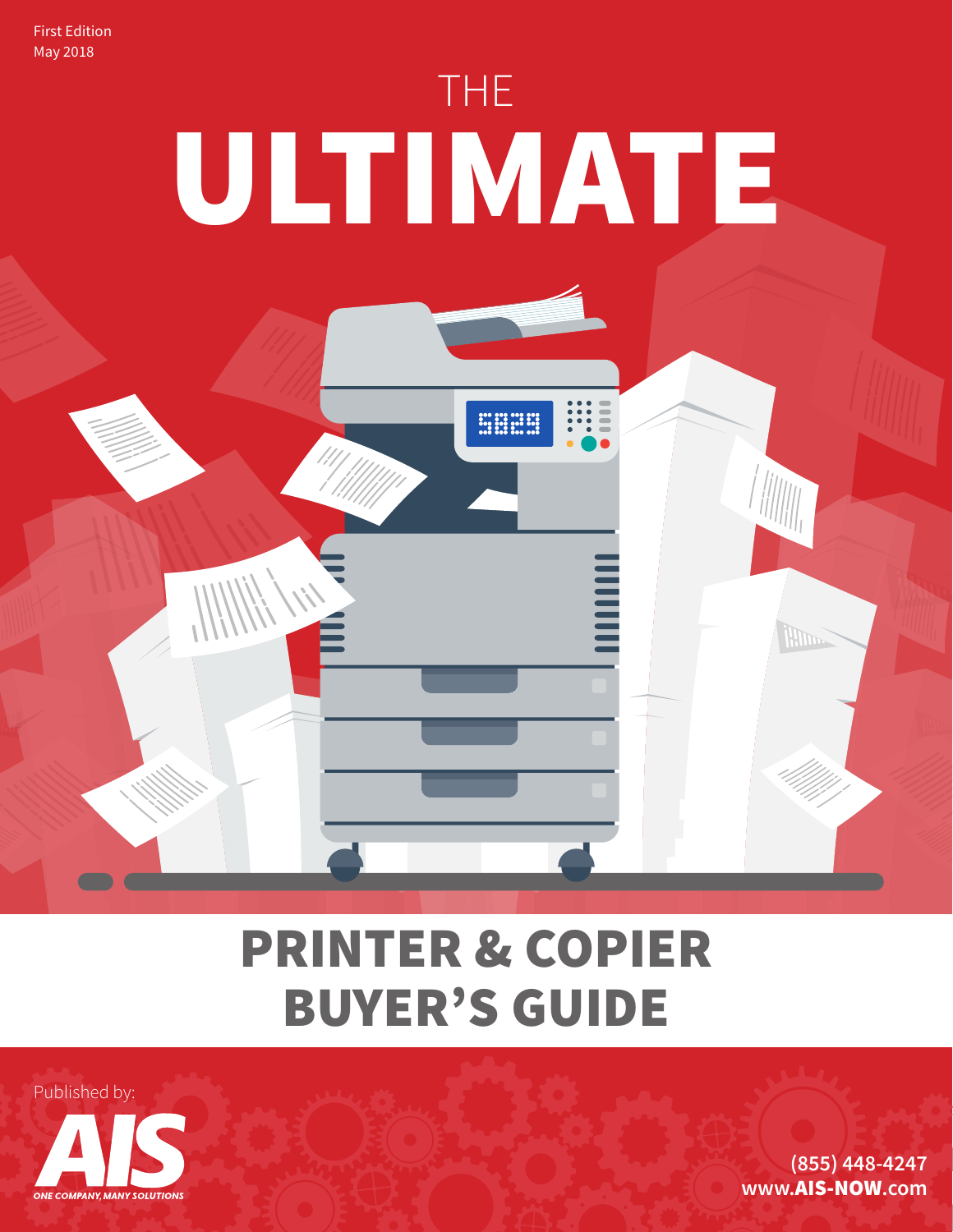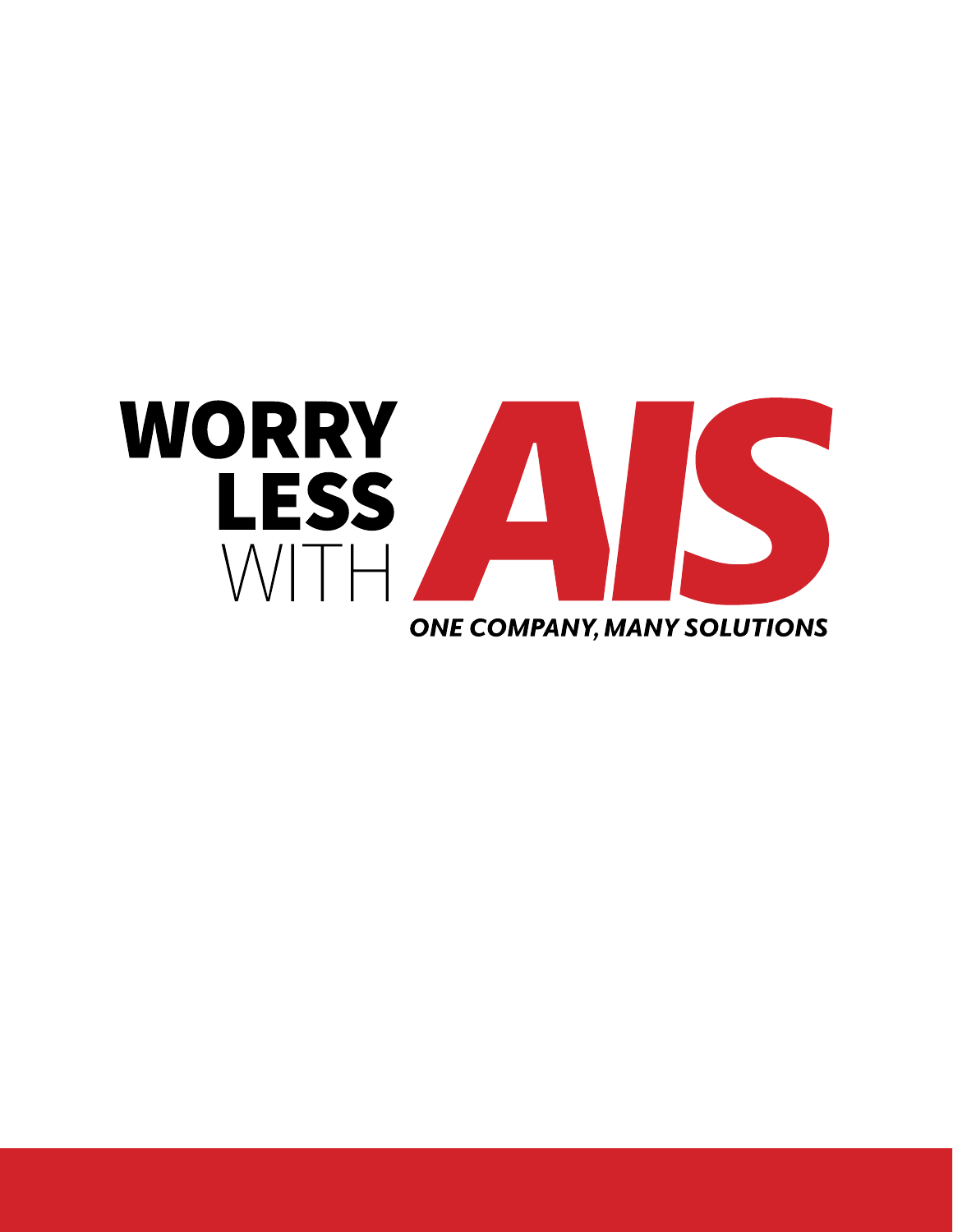## **TABLE OF CONTENTS**

| <b>Introduction</b>                        | 4              |
|--------------------------------------------|----------------|
| <b>Assessing Your Needs</b>                | 6              |
| <b>New Equipment</b>                       | $\overline{7}$ |
| <b>Repairing Equipment</b>                 | 8              |
| <b>Where To Go</b>                         | 10             |
| <b>New Equipment</b>                       | 11             |
| Used/Refurbished Equipment                 | 14             |
| <b>Repairing Equipment</b>                 | 16             |
| <b>Getting A Quote (and a Great Price)</b> | 18             |
| <b>Retail vs Authorized Dealer</b>         | 19             |
| <b>The Importance of Service</b>           | 23             |
| <b>Finding the Right Service Company</b>   | 24             |
| <b>The Importance of Warranties</b>        | 27             |
| <b>Purchase vs. Lease</b>                  | 29             |
| <b>Removing Your Old Equipment</b>         | 37             |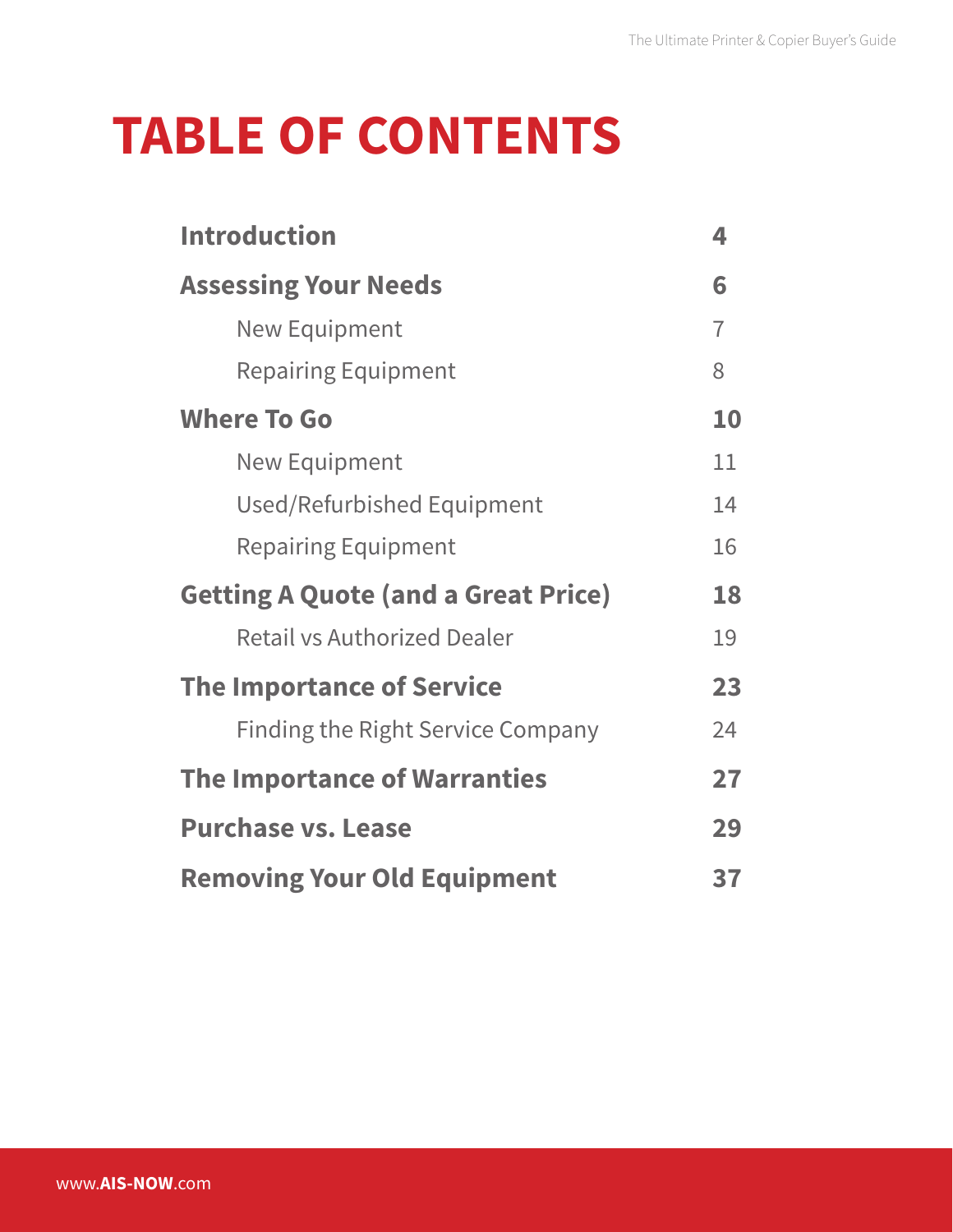# **INTRODUCTION**

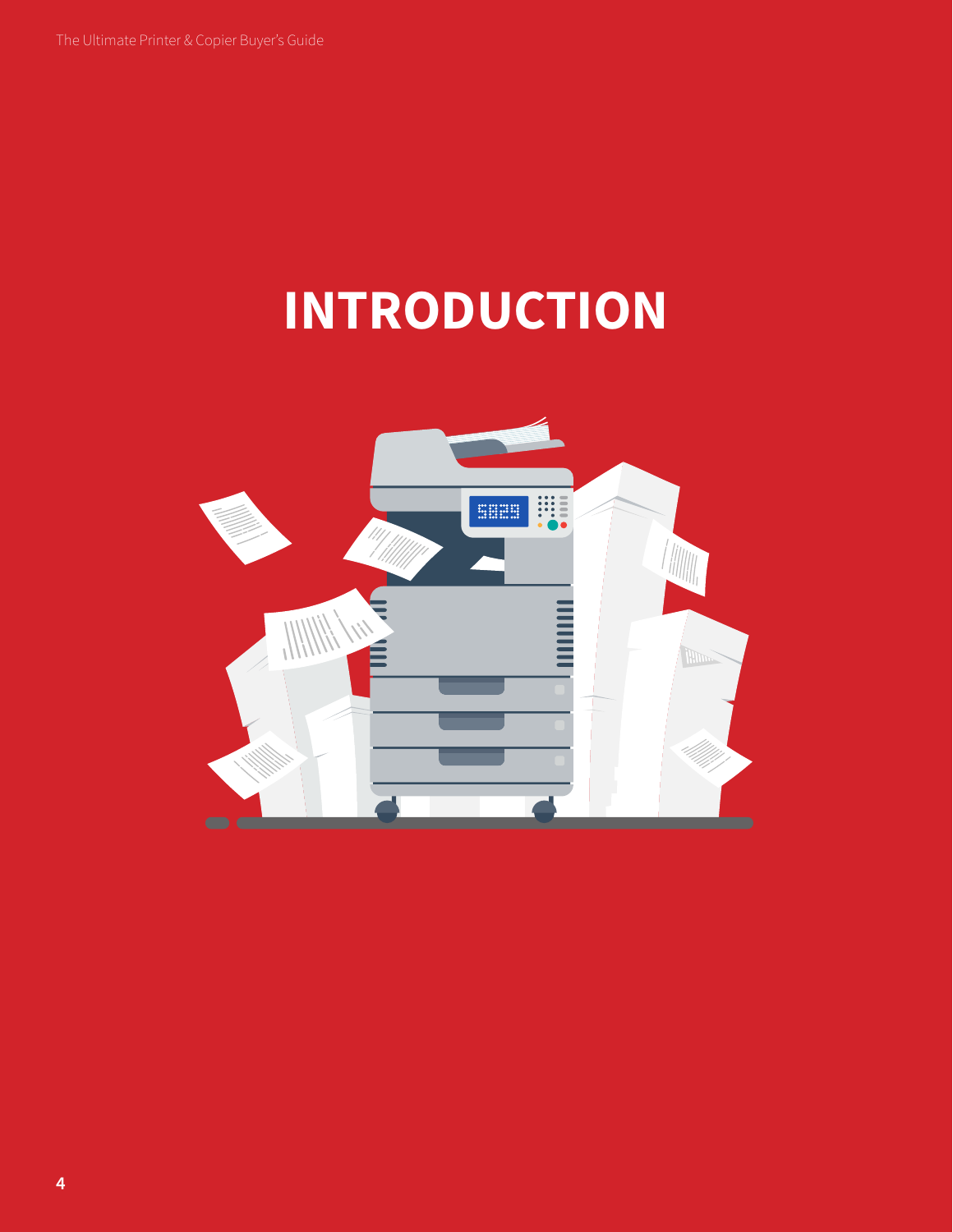Solution of the Printer and Copier Buyer's Guide, we're glad you're here! This guide is here to help make your process of buying or leasing a printer or copier easy and manageable, regardless of the typ business you own or you're here! This guide is here to help make your process of buying or leasing a printer or copier easy and manageable, regardless of the type of business you own or work for. We take you through the steps of your individualized buyer's journey by assessing your specific needs, directing you to the most qualified service company, tips on obtaining fair and honest quotes as well as explaining the importance of purchasing a warranty.

After completing this guide, we guarantee you will be more satisfied and knowledgeable purchasing the best printer or copier that suits your business needs.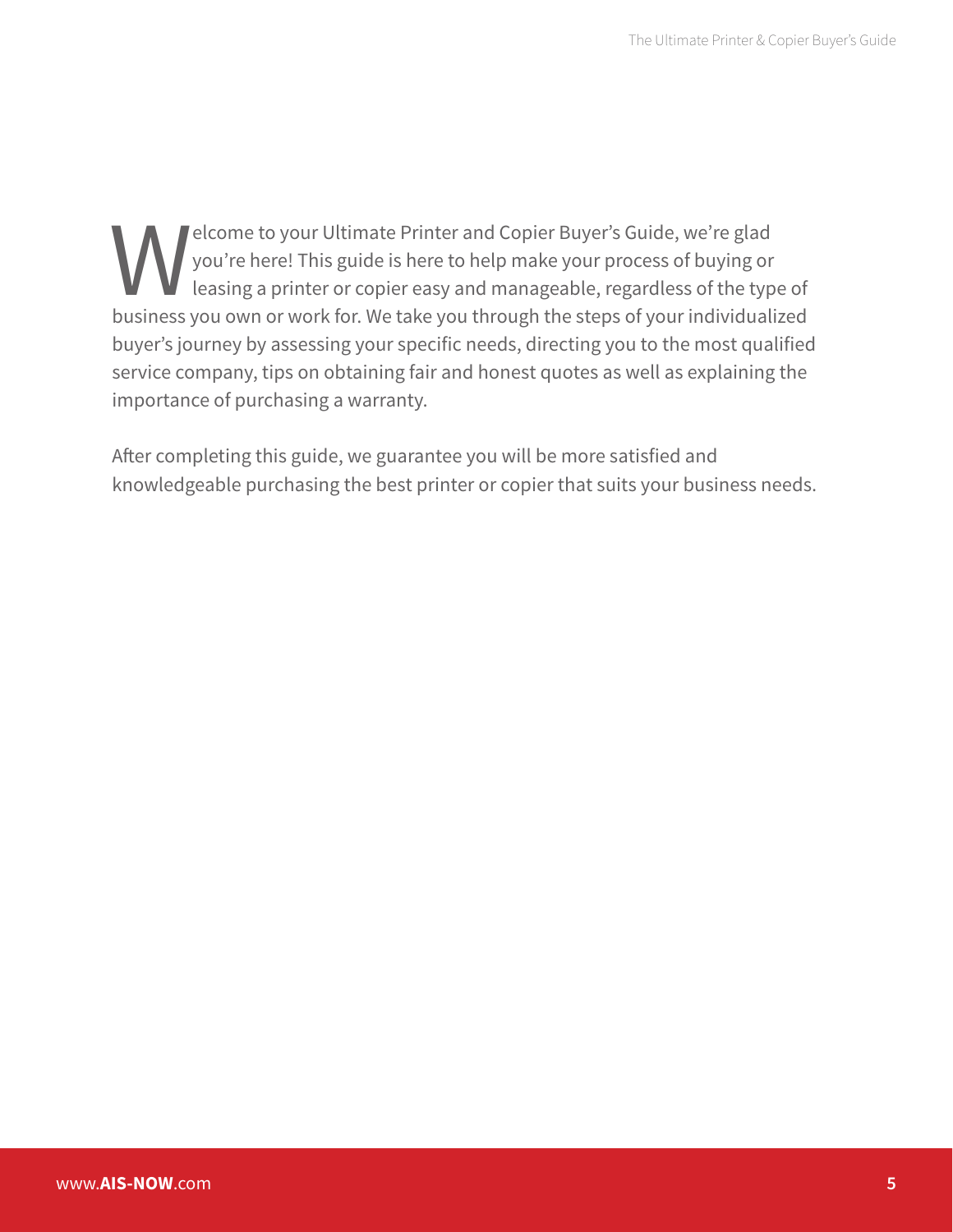## **ASSESSING YOUR NEEDS**

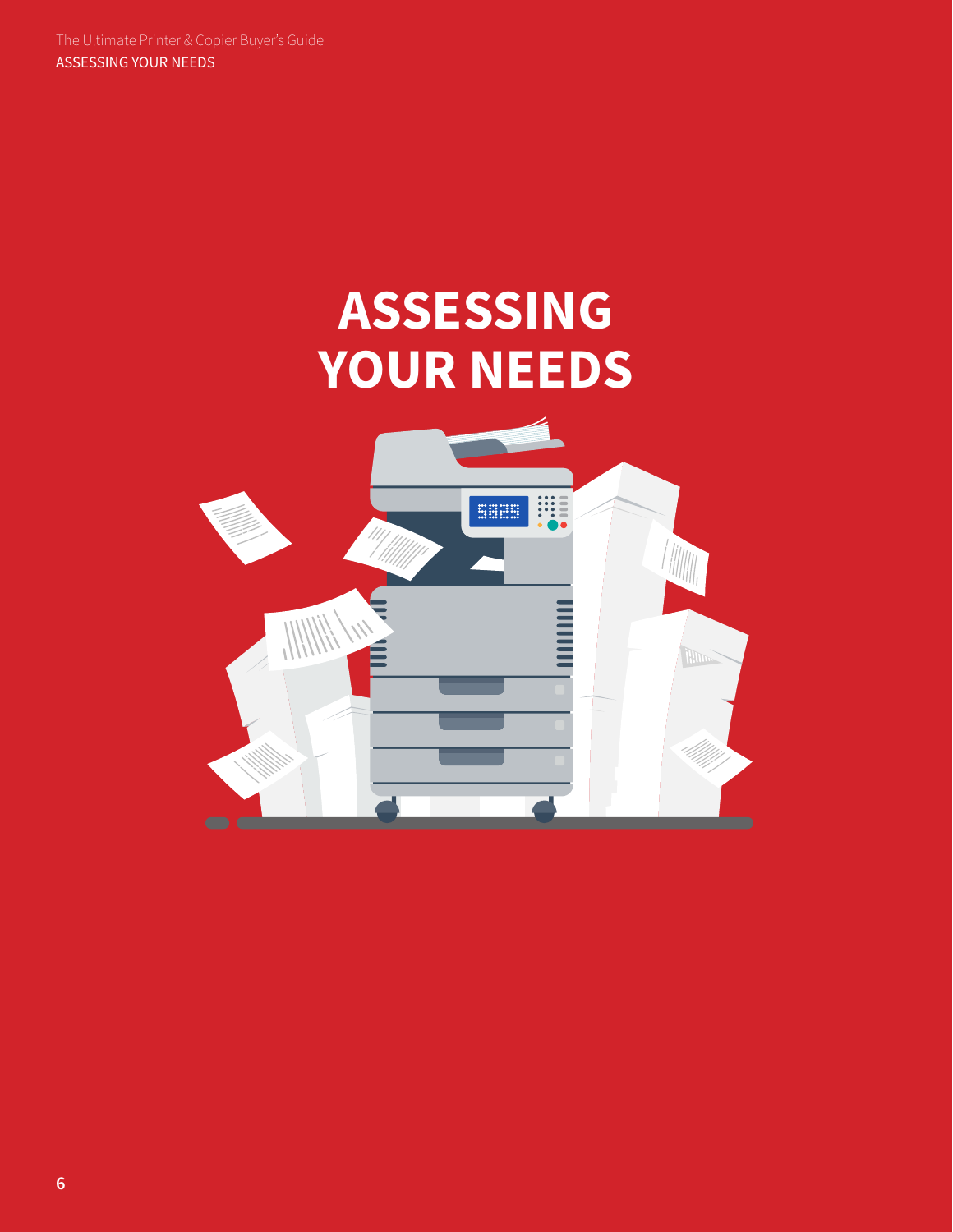We've created a Free Copier and<br>
Printer Checklist that provides<br>
when purchasing a copier or printer. The Printer Checklist that provides you with the resources you need Free Copier and Printer Pre-Purchase Checklist is designed for you to get a better understanding of what you need out of a copier or printer. This checklist helps you assess basic functionality, document finishing, and financing. As well as the most important characteristics of your purchase.

Want to learn more about how copiers and office technology can provide you peace of mind and win more business? Download our checklist below and we can help you purchase, lease, and install the right copier for your business in days, not weeks!



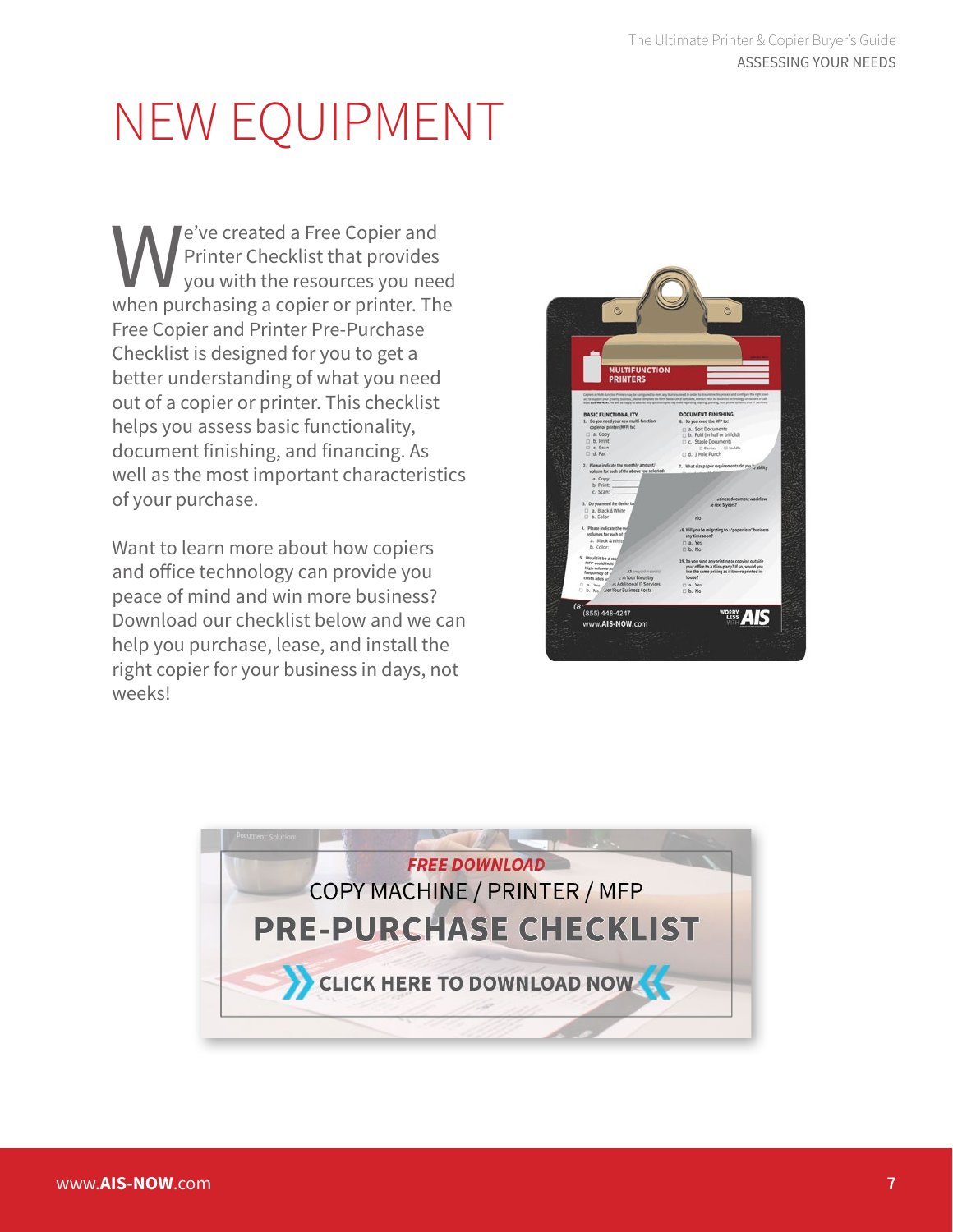## REPAIRING EQUIPMENT

|<br>|<br>|<br>|<br>| f you own a printer or have a company that has printers, you have probably considered hiring a printer repair professional. Like any other type of machine, printers can break down and develop mechanical problems. Although you or your staff may be qualified to operate a printer efficiently, random problems such as paper jams or toner malfunctions may necessitate the need for hiring a professional to solve the problems.

However, many people don't know what to look for when hiring a printer service professional and that's why we're here to tell you.

### **1. Response Time**

Response time is one of the most important considerations when hiring a printer repair professional. Many businesses cannot afford to have their printers down for multiple days while waiting for the printer repair professional to show up.

The best printer repair professionals offer same-day or next-day service. In addition, competent printer repair professionals usually carry the printer or copier parts with them. It's important to consider the response time of the printer repair professional you are considering to avoid delays and ensure you get same-day service. Although some repairs may take days to solve, your printer repair professional should provide same day service for common problems.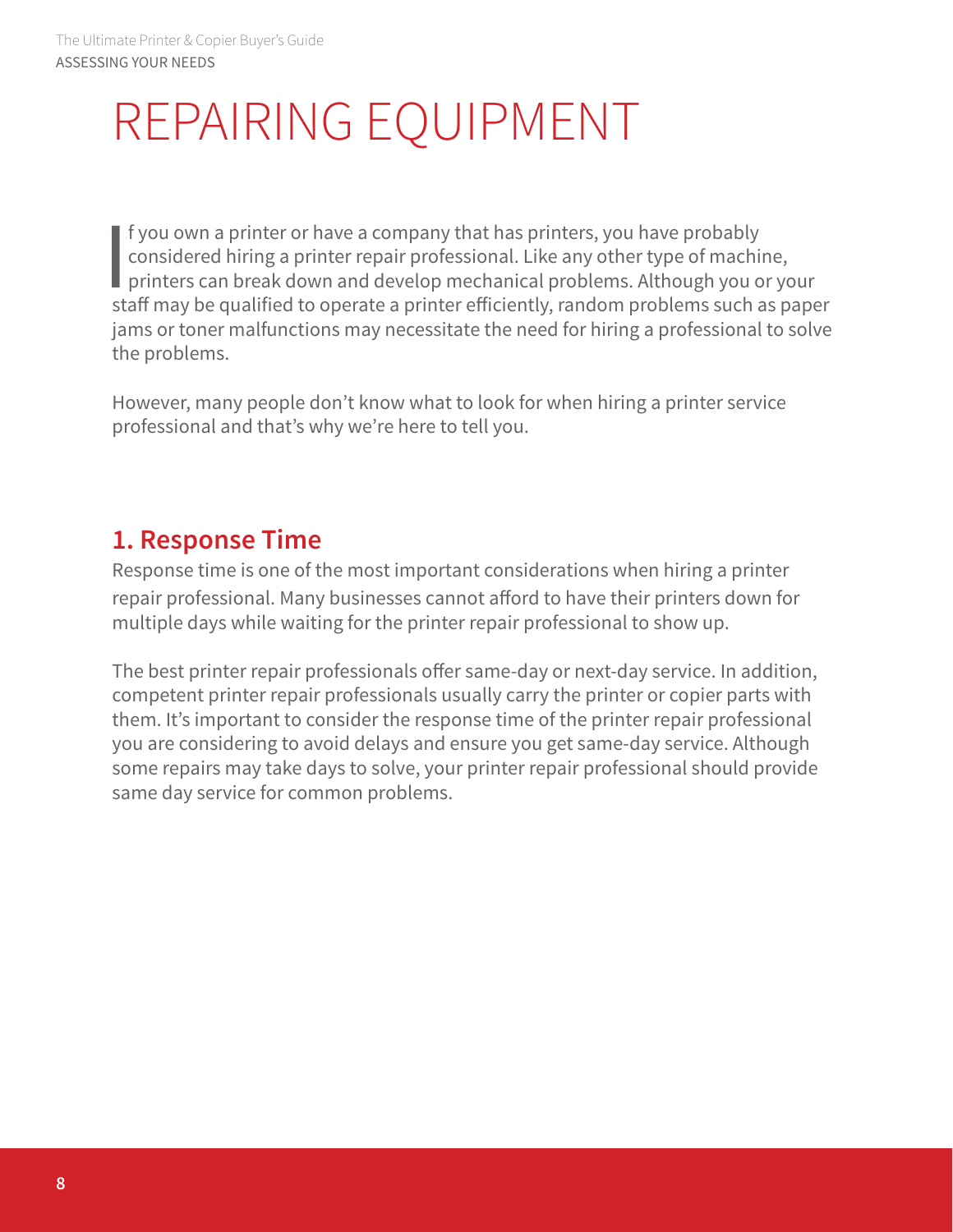## REPAIRING EQUIPMENT

### **2. Expertise**

Although many printer repair professionals can repair basic printer types, not all professionals can repair specialty printers. If you own a QR code printer or a large format printer, consider hiring a professional who has the skills and knowledge to handle problems with specialized printers. Printer specifications vary significantly and require different repair techniques. If your company has a wide range of printers, consider hiring a printer repair professional with experience dealing with your specific printer models.

### **3. Warranties**

When choosing from a multitude of companies offering printer repairs, select the company that stands out from the rest. One of the things that can set a printer repair company apart from the rest is its warranty offerings. Printer repair companies offer different warranty offerings that can serve as a good measure of the companies' confidence in their team and services. It will help you save substantial amounts of money on return visits to fix the same problem.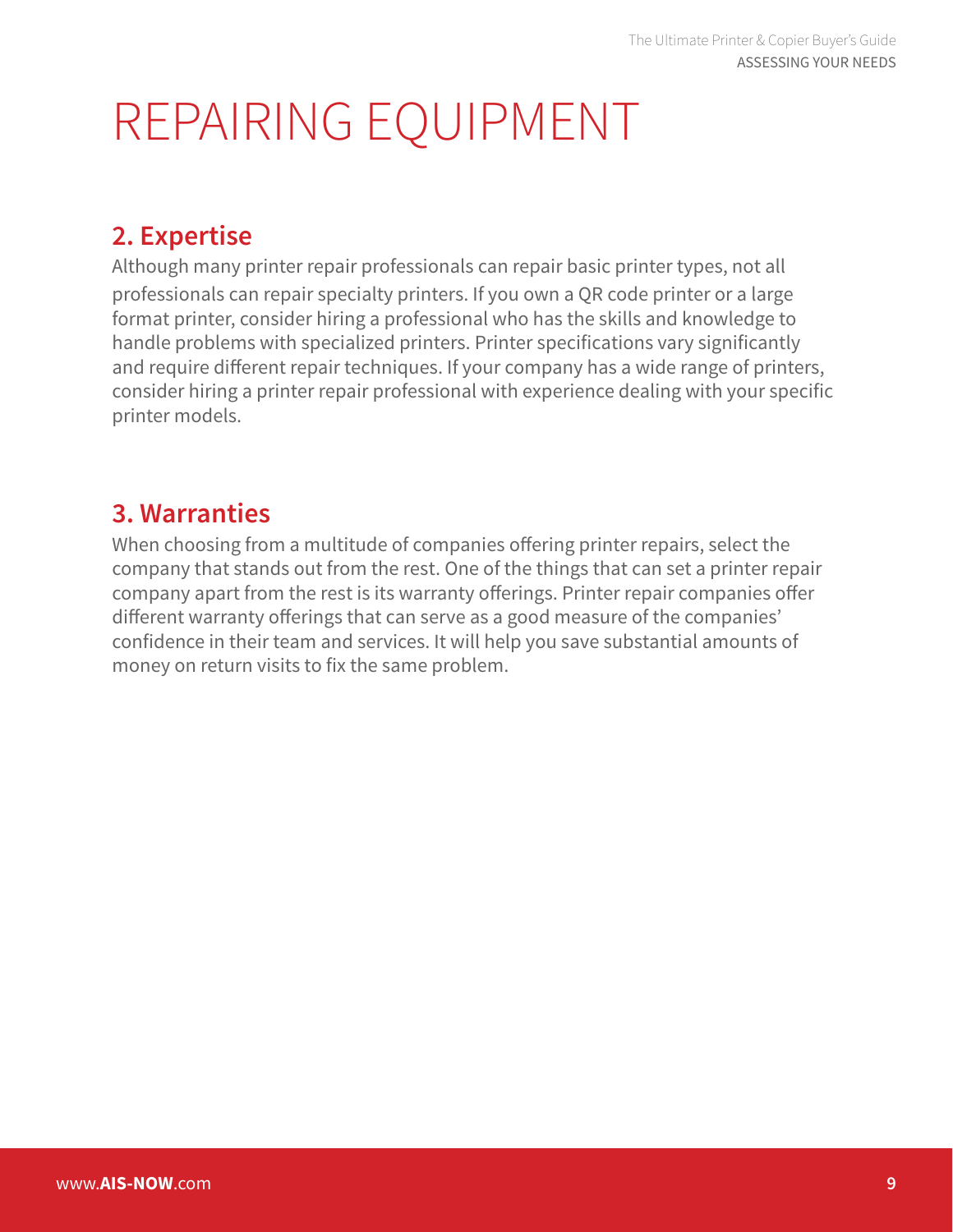## **WHO SHOULD YOU GO TO?**

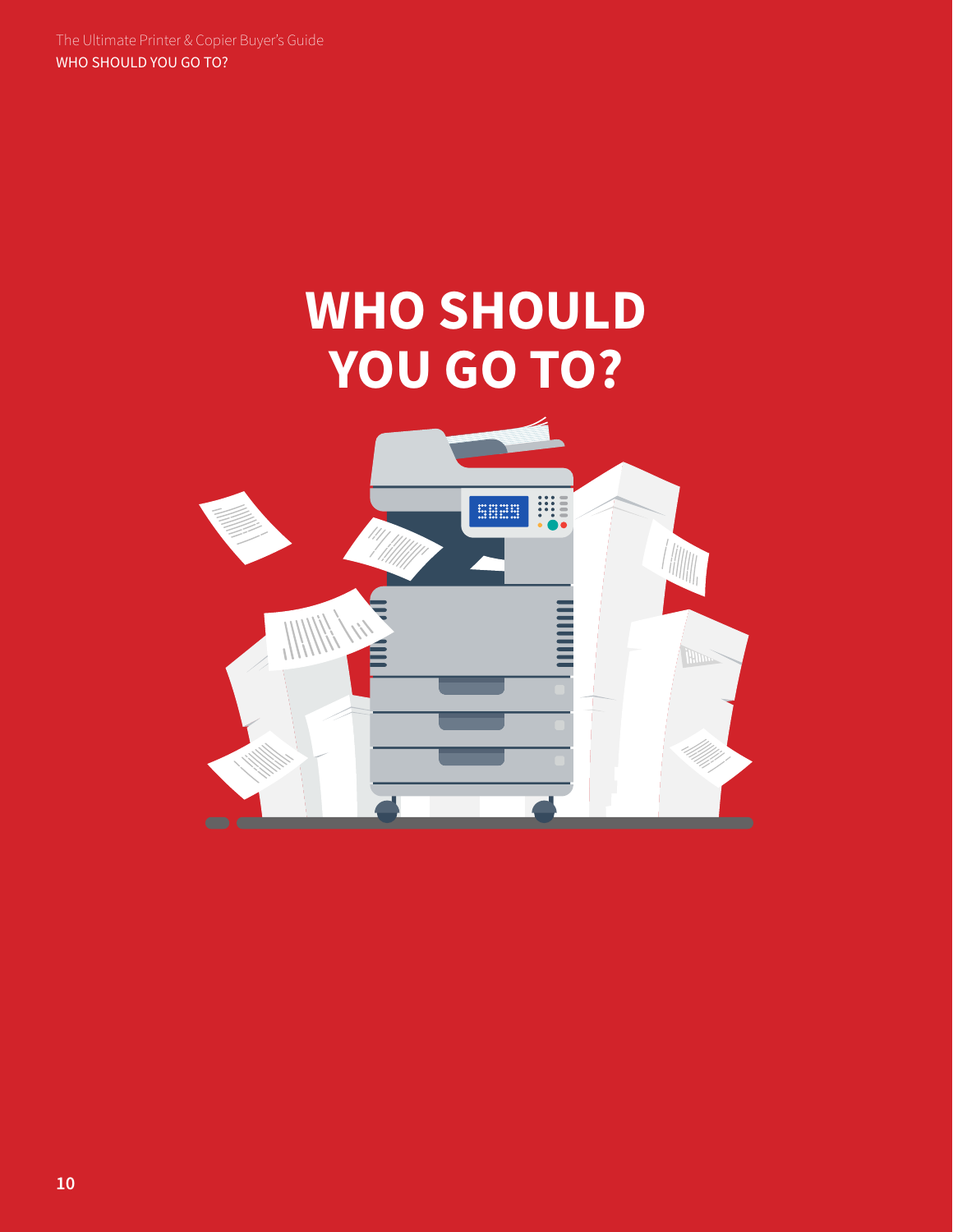You have a couple of different types of companies to choose from. Fir copy machine manufacturers. If you live in a fairly large metro area could will probably find that most of the manufacturers have some type of presence ou have a couple of different types of companies to choose from. First, there are copy machine manufacturers. If you live in a fairly large metro area or city, you will probably find that most of the manufacturers have some type of business

**Here's a list of some of the best copy machine manufacturers:**

#### **CANON**

A Japanese company with headquarters in the U.S. as Canon, USA. Canon was an early maker of copy machines. They specialize in optical, imaging, and camera products. They are one of the most popular brands in photocopying.

#### **KONICA MINOLTA**

Another Japanese company that began, and is well known, in the photo or camera imaging business. All of their photo copy machines use a single platform called "Bizhub."

#### **KYOCERA**

Based in Japan with sales offices all over the US, Kyocera began as a ceramic company that has adapted its ceramics to the manufacturing of copiers based on their ceramic drums. These drums allow Kyocera to offer longer warranties and longer periods between service.

#### **RICOH**

A Tokyo, Japan based company with regional headquarters in the US as Ricoh USA, Inc. for the last 50 years. They introduced the fastest digital color printer (15 pages per minute) in 1990.

#### **SHARP**

Known for their consumer electronics. Began making belt buckles in Japan long before copiers. In 1962 they established their first overseas subsidiary in New York City selling home appliances. They are now a leading manufacturer of TVs, microwaves, and copiers.

#### **XEROX**

A USA brand and company with headquarters in Norwalk, Connecticut. They are a household brand synonymous with the name "copy machine." They have one of the widest range color copy machine models.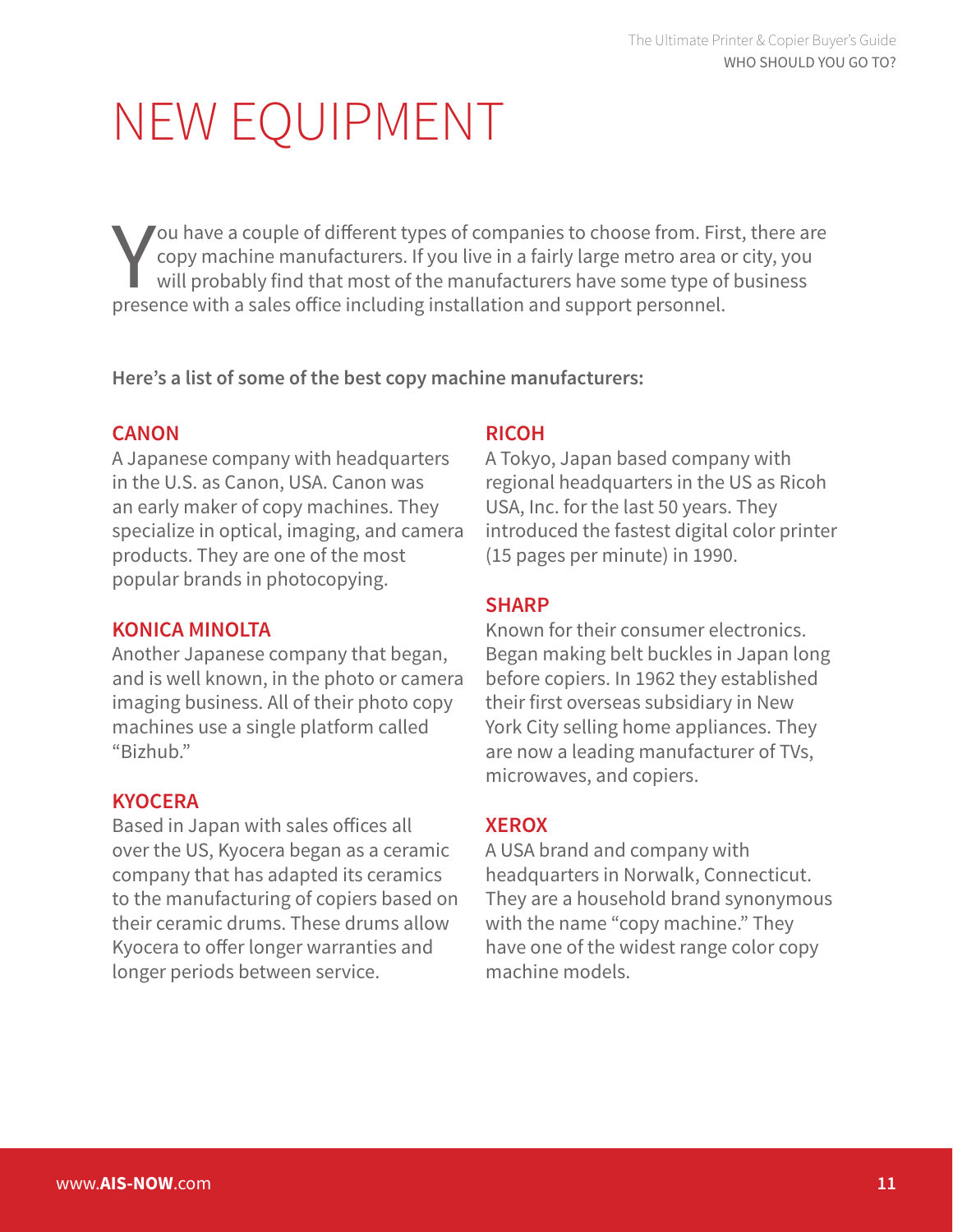Depending on the size of the city you live in you may also have authorized copy machine dealers. These local companies may represent one or more different copy machine or multi-function printer brands of equipment and have built their business on servicing local businesses providing exceptional price and service.

A recent study of hundreds of businesses detailing purchasing decisions for a new copy machine or multi-function printer (MFP) found the perception was they could receive a better price from a manufacturer than their local dealer, which just isn't true.

Authorized local dealers and manufacturers all receive the same wholesale price, and in most cases, you can achieve more competitive pricing from a dealer since they have lower overhead.

And when it comes to service, depending on the size of your business, you may find their overall service is better since you may be considered a small fish to the larger businesses in your city.

You most likely have expectations when looking for the right copier and printer service such as getting the best bang for your buck by trusting the company you're paying for. This is a service that comes directly from your monthly budget, and you deserve to feel assured that your

copying and printing needs will always be taken care of by a reliable team of professionals who know exactly what they're doing.

In order for you to save time sifting through websites, here are 7 quick tips you can use that will help guide you in selecting a professional and effective printer and copy service repair provider that will be the best fit for you and your company.

#### **THE 7 MUST-HAVES OF SERVICE:**

- **1. Reliable Support and Resolution**
- **2. Instant Response Times and Communication**
- **3. Proactive Upkeep of Parts and Machines**
- **4. Easy Access to Your Company Account**
- **5. Multi-skilled and Experienced Technicians**
- **6. A Service Call Should Be a Pleasant Experience**
- **7. Awareness of Contract Obligations and Service Level Agreements**

For a more in-depth description of these tips, read our blog **[here](https://www.ais-now.com/blog/choosing-the-best-copier-printer-service-7-must-haves)**.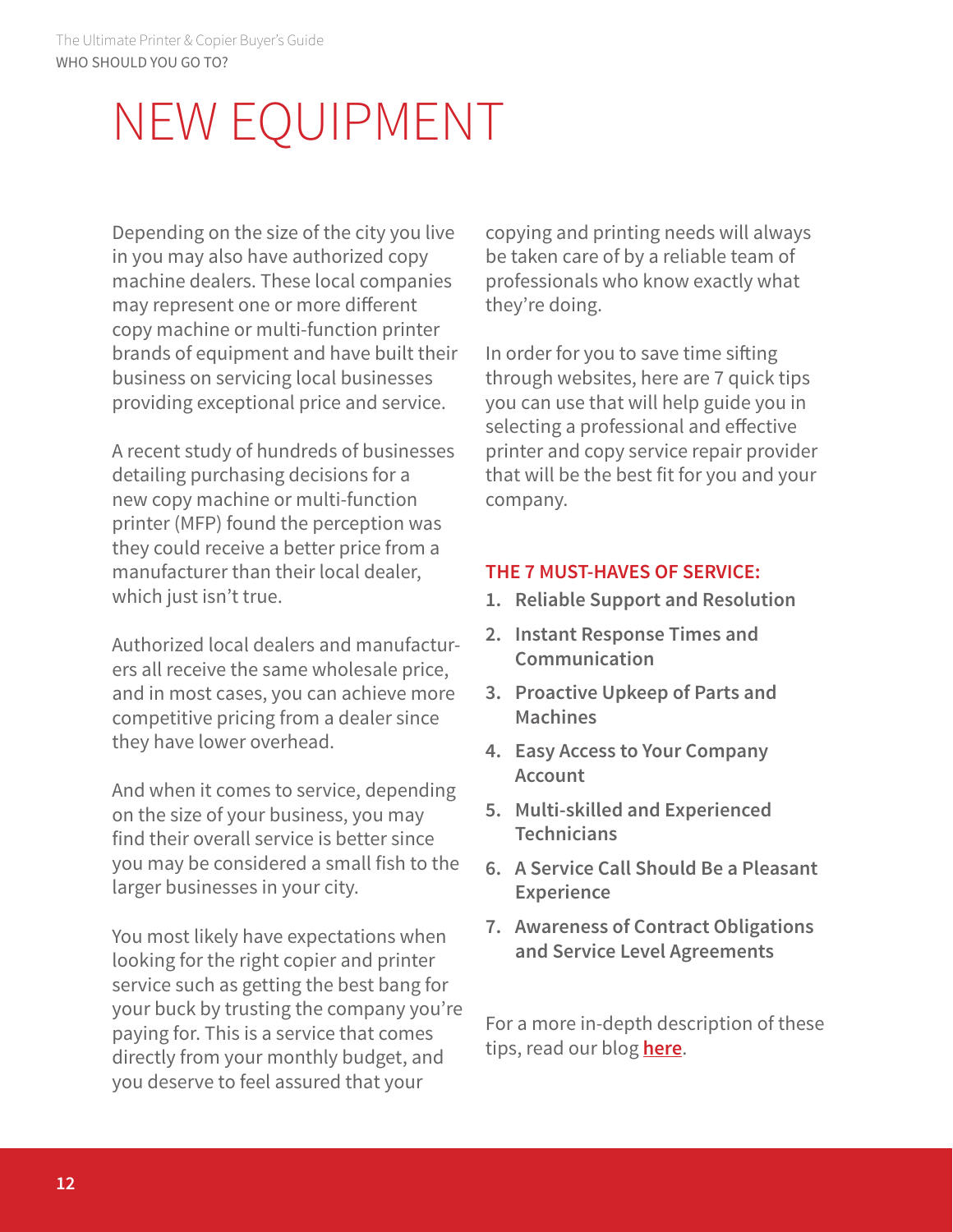**How Much Does a Copier Cost?** This is the question every client asks! We know our clients and potential clients sometimes become frustrated when we say, "it depends."

To begin with, we should add printers into this conversation, to better answer this question. Since copiers are based on printer technology and if you use a computer, you probably have a printer too. It's a device that you're probably a lot more familiar with. Not to complicate this matter even more, but let's answer, the bigger question, "How much does a copier, MFP (multi-function printer), or printer cost?

Here is a breakdown of what you can expect a range of color and black and white copiers to cost. Please note, when you see "MFP", think "copier". PPM (pages per minute) is the fastest print speed for each device. IPM (images per minute) is the fastest scanning speed for each device.

#### **Black & White and Color Printers: \$300–\$2,500**

This size of printer is generally for individual or small workgroup use. In this range, you can find a B&W printer with speeds of 62 ppm. Color printers in this range output up to 50 ppm (in color and B&W)

#### **Black and White MFP/Copier Desktop: \$500–\$2,100**

If you need one small device to copy, scan, print, and fax; there are a variety of options at a reasonable price point. A good choice for low-volume use.

#### **Color Desktop MFP/Copier: \$800–\$2,600**

Again, a small device for individual or small workgroup use. Color speeds approach 32 ppm. Wireless printing capabilities are also often available at this price range.

#### **Business Class MFP/Copier: \$2,000–\$11,000**

These are the copiers that you find in 90% of all businesses. The workhorse of the business world. They carry the largest load of copy and print volume. And also the conduit between the scanning of documents and your line of business applications.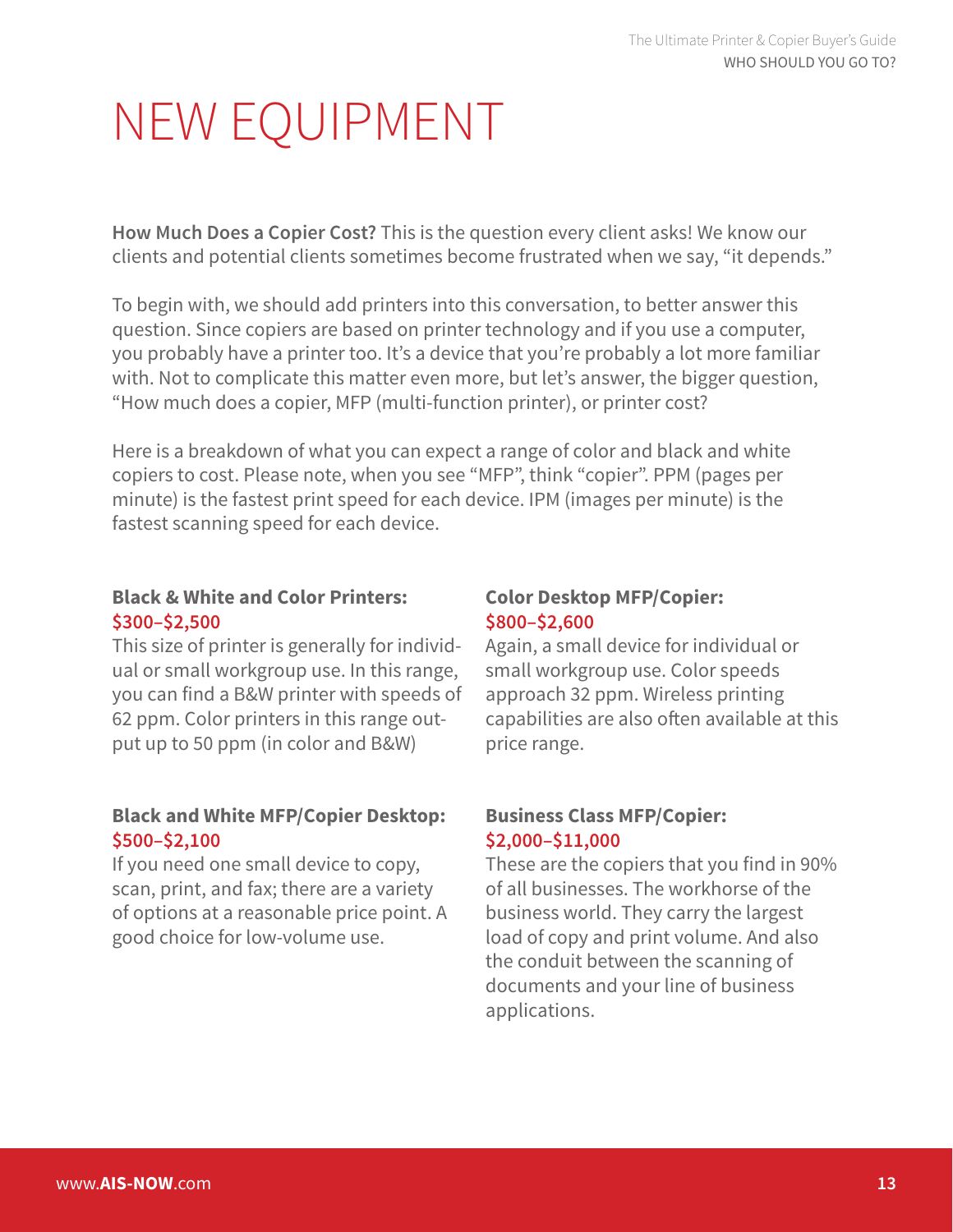## USED/REFURBISHED

Purchasing a pre-owned or refurbished office printer isn't necessarily a bad thing, in fact, it could work wonders for your small or medium-sized business. However, it would be foolish to think a refurbished office printer works just as great as it did the second it was unpackaged from the box it first came in.

Before you make the purchase of a pre-owned or refurbished copier or printer, follow these steps:

#### **1. Check the Counter / Odometer**

Business printers have an internal counter that is a lot like the odometer in a car. Checking the counter, or odometer, on the refurbished office copier/printer you're considering buying is one of the smartest moves you can make. This counter keeps track of pages printed, and in some machines it keeps track of other information like amount of toner used.

You can use this data by comparing it to the duty cycle, life expectancy of the fuser, and so forth. A six-year-old machine can actually be newer in terms of usage than a machine that's just two years old. It all just depends on how frequently that particular copier/printer has been used over the years.

#### **2. Inspect the Interior For Dust and Toner**

This may seem a bit silly to do as you scope out the right refurbished office copier/ printer for your business, however this easy trick could really prevent you from buying a bad printer. You want to make sure the previous business owner of the printer cared for your office printers and copiers.

As you look at the pre-owned copy machine, open the main doors and use a flashlight to visually inspect the components. Dust buildup and toner stains are an indication of a machine has not been very well-maintained.

Due to the pricy costs involved, you should never agree to a purchase a printer or copy machine until you've visually inspected it. If you don't feel comfortable performing the inspection, consider hiring a printer technician to do it for you.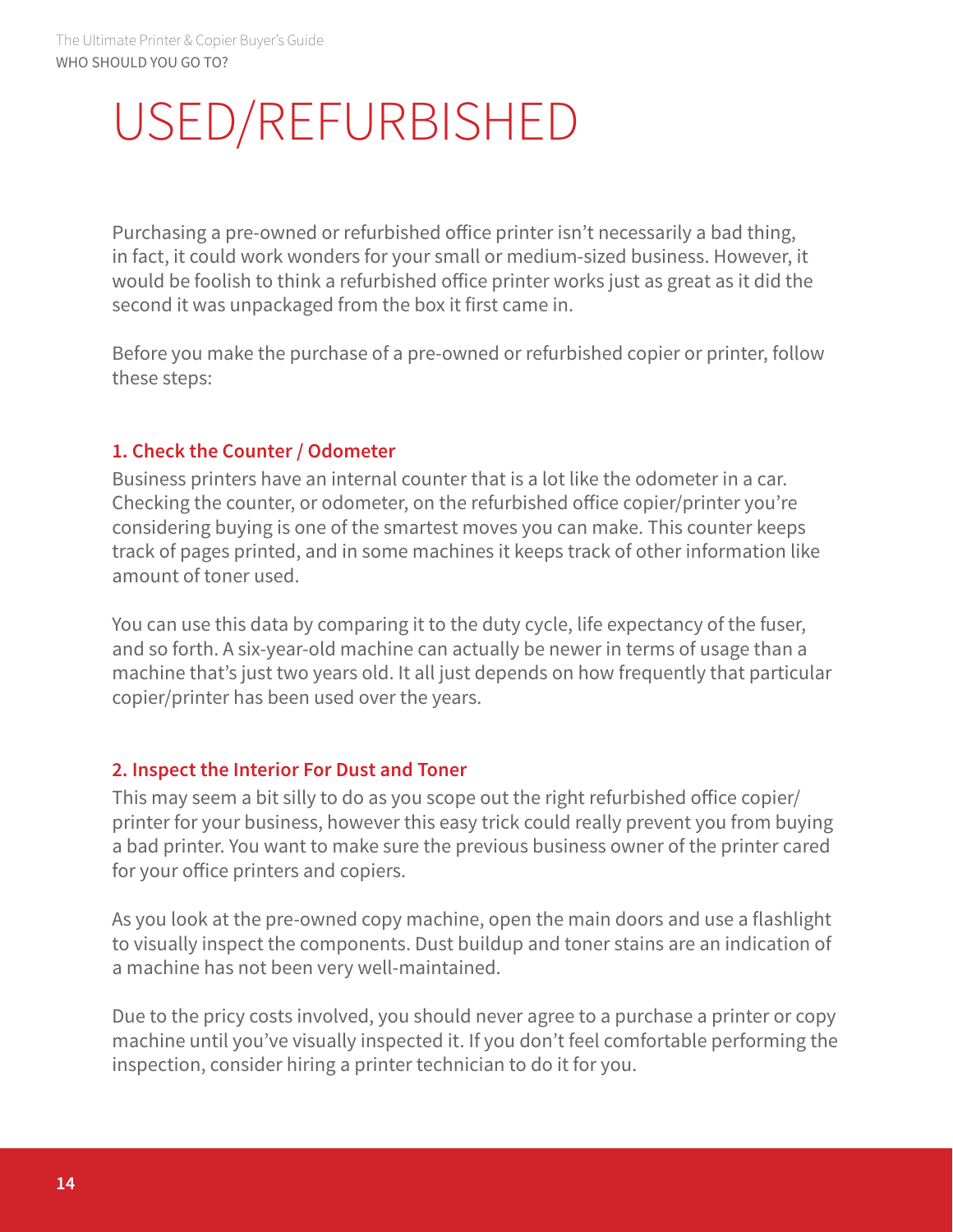# USED/REFURBISHED

#### **3. Look for the Word "Certified"**

There really is a difference between a certified and non-certified refurbished office printer, and it's important you pay attention to this. Even though certified pre-owned office printers tend to be more expensive than their non-certified counterparts, they provide you the added confidence of having undergone professional quality control.

And remember, even though they are a little more expensive than a non-certified office printer, they are still less expensive than a brand new office printer. In addition, certified printers often come with a money-back guarantee or something of that measure. Consult with the pre-owned manufacturing company to make sure they have a guarantee system or extended warranty in place before you make your purchase.

#### **4. Consider a Warranty From the Manufacturer or Service Provider**

Warranties are (and should always be) available on used and refurbished office printers and almost every warranty is different. Warranties do come at a cost though, but wouldn't you typically buy one if it was for a pre-owned vehicle or a kitchen appliance for your home?

At the end of the day, you will be happy you chose to pay more upfront for a warranty if a problem does surface with your refurbished printer or copier down the road.

Even if you choose to skip the warranty in the end, knowing how much coverage is available and what the cost would be is a good indication of how confident you should be in the long-term performance and durability of the machine.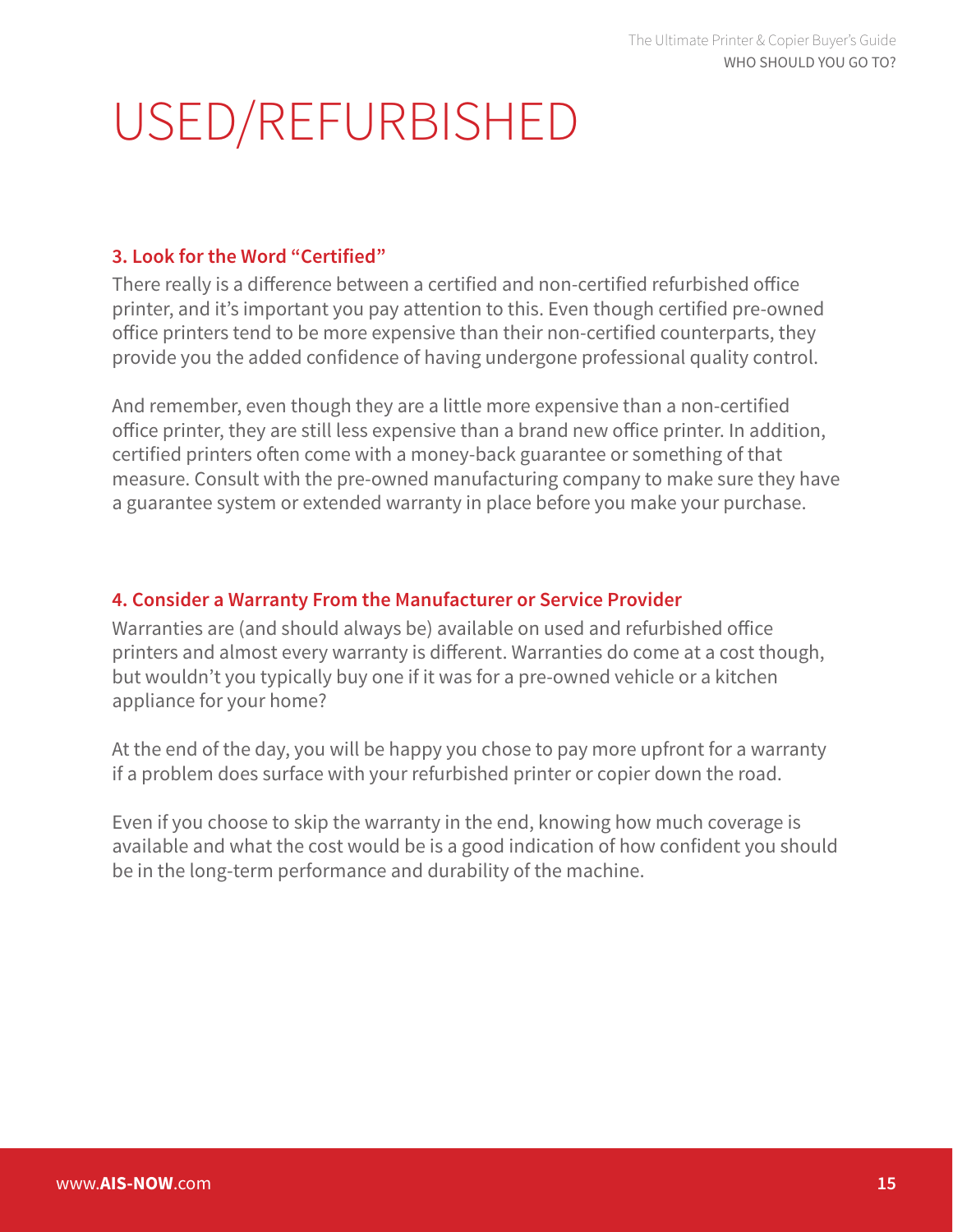## REPAIR

It's a fact, eventually your copier or multi-funciton printer (MFP) will break down and need repair. It's just a matter of time. If you own it, it's out of warranty, or you just neglected to purchase a service contract, you're going to need to contact a repair service.

So how do you go about finding the right company to service your copier or printer equipment—when you need it most? Let's take a look at each of your options when choosing the best copier or printer repair service.

#### **The Manufacturer**

This is the right way to go if you have the time and the money. Manufacturers are the direct source to go to since they are one of the most knowledgeable sources for your copier or printer. They should be able to troubleshoot or do a quick diagnostic of your machine, find the parts and get it fixed in a timely manner. But there are a few things you should watch out for.

Sometimes, the manufacturer has hired a third-party service organization to be responsible for all of their copier or printer repairs over a geographical territory. This could be more economical for their business, but if they aren't watching their service performance or monitoring customer feedback closely, this can quickly become a problem. Also, if you've purchased a low end model, or small or single device, you may be considered a "small fish" to their organization and may not get the attention you need or expect.

#### **A Local Authorized Dealer**

These companies are mainly focused on service and support. They are good to go to if they are authorized to work on your manufactured device. They have great relationships with the manufacturers so they usually have an inventory of parts. Their staff is well trained on the device, so they can usually repair your copier or printer quickly and some carry a large inventory of parts for your benefit.

In order for them to be an "authorized dealer" they have to meet certain requirements by each manufacturer including purchasing volumes, support resources, training requirements, customer service levels, etc. They can also be aggressive on pricing since they have lower overhead and work on different margins so they can pass these benefits on to you.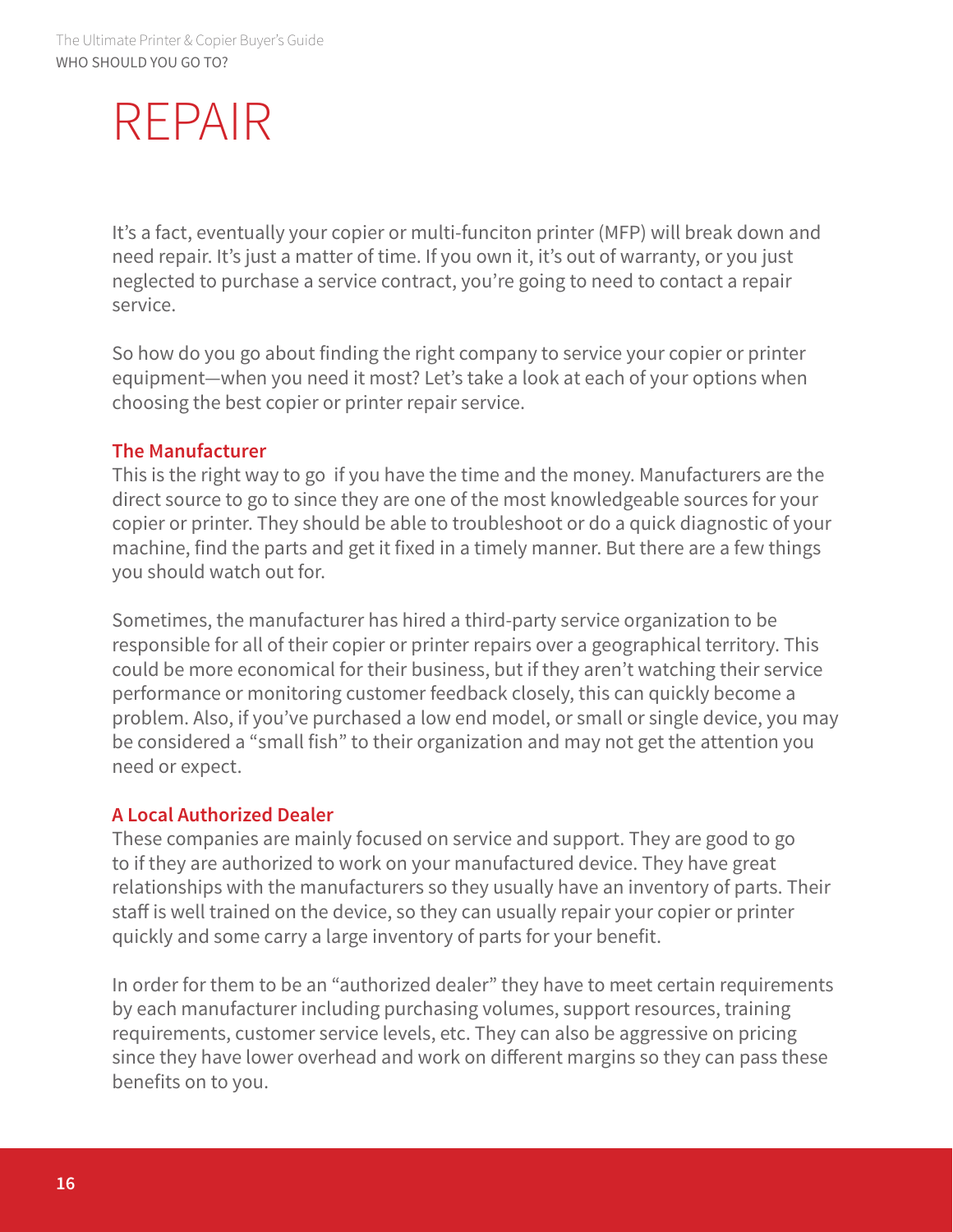### REPAIR

#### **Copier and Printer Repair Business**

These businesses typically fix many types of office equipment. They may be quick to service you and are great at many simple repairs. Most of the time they have general knowledge of many different types of equipment, but are not experts on each device. Knowledge does matter. Another item to consider is that they will need to go back to the manufacturer to order parts, this can take more time and cost you more money than the other options for repair or service.

You may opt for service from the company you originally purchased it from, but this could be any of these companies above or a retail store or even a third-party. Whatever the case, your best bet is to use one of the options discussed as these will save you headaches, time, and money.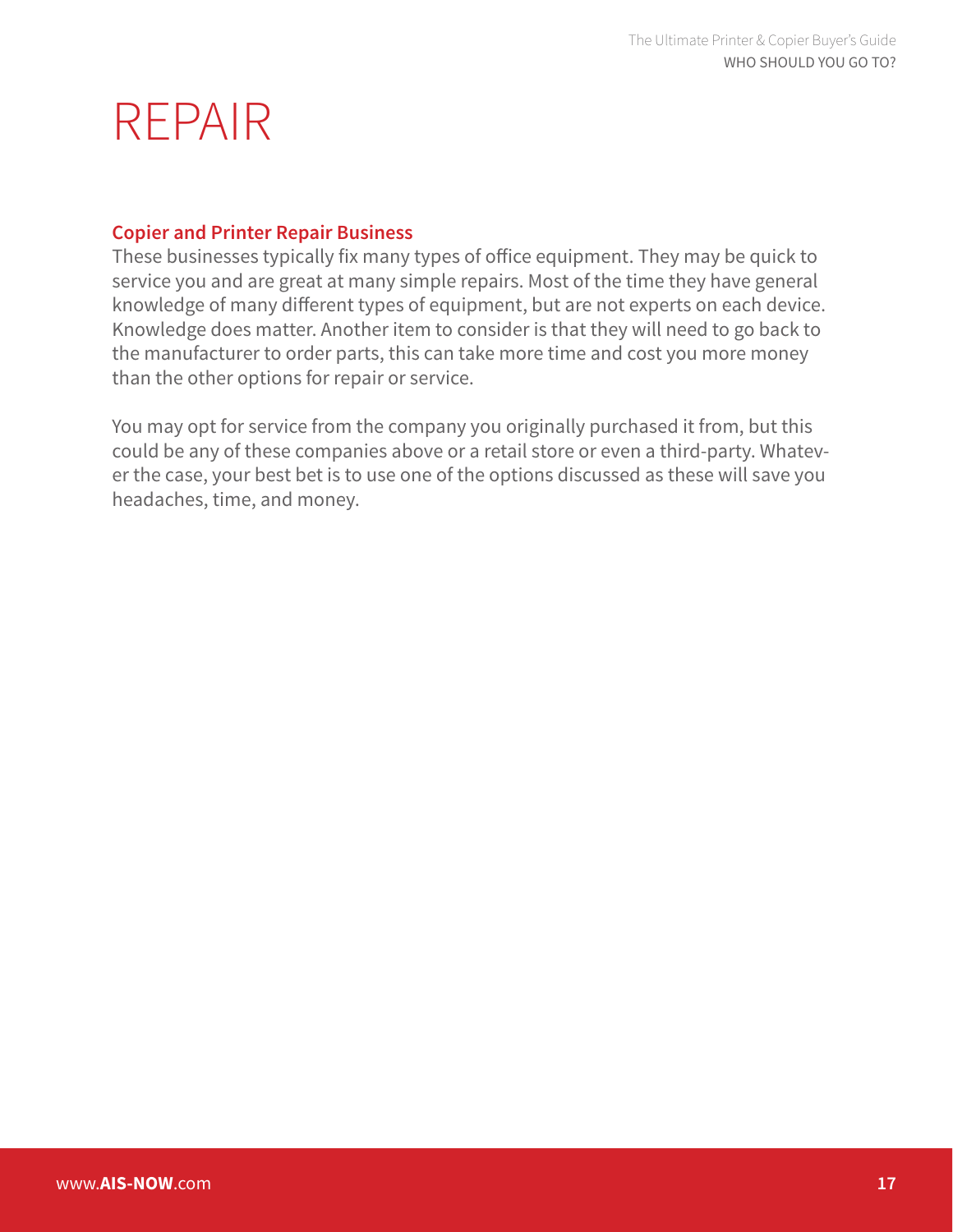# **GETTING A QUOTE**

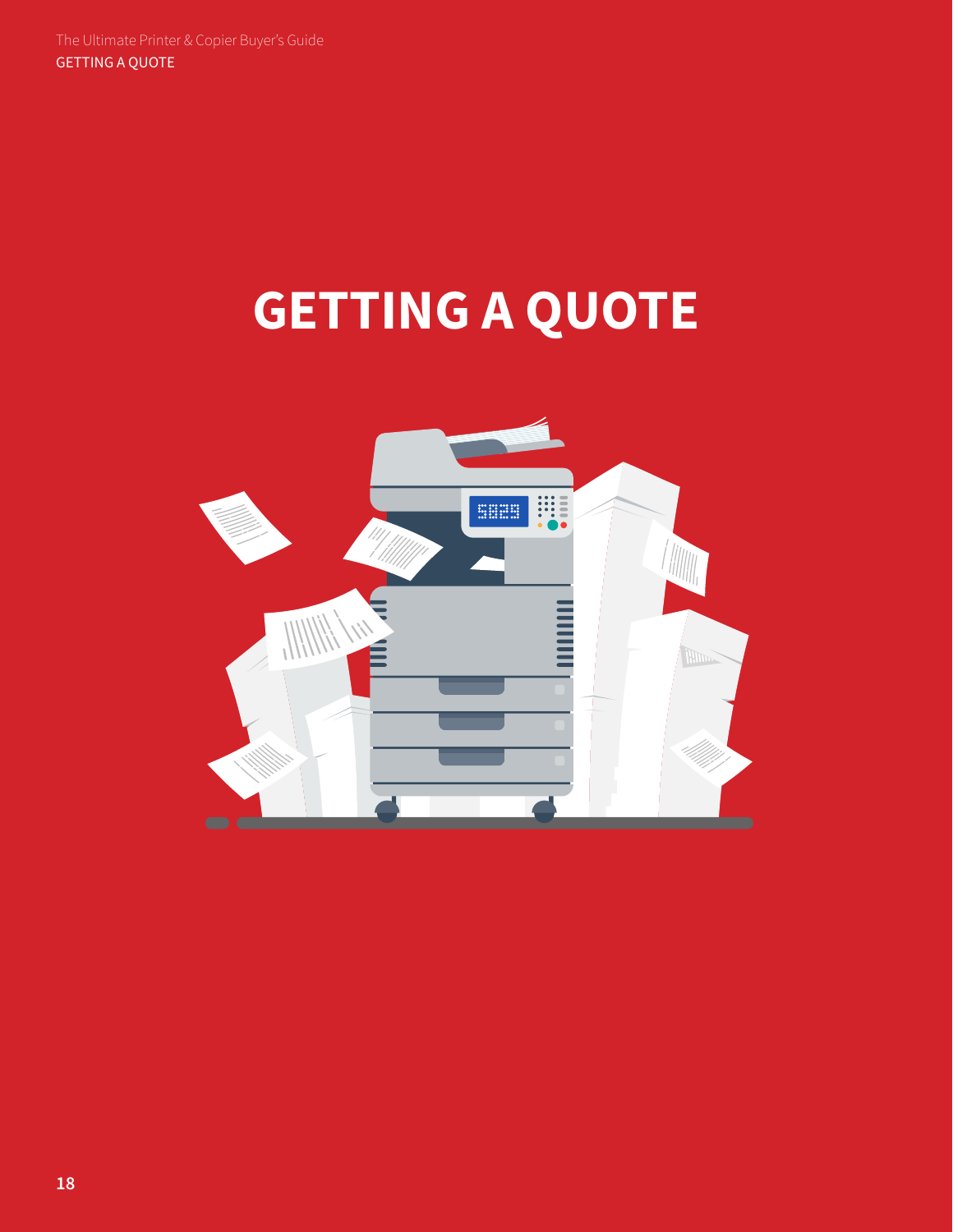So your laser printer just failed, and now you have a decision to make. Do you buy a new printer or repair the old one? The decision may be easy if you want something new and shiny because the old one wasn't cutting it. Or buy a new printer or repair the old one? The decision may be easy if you want something new and shiny because the old one wasn't cutting it. Or you think you may be saving some extra money by just repairing it.

#### **What do you get with a \$100 laser printer?**

**Toner:** A laser printer with toner for printing the first 700 pages

**Print drum:** It comes with a print drum that is rated to last up to 12,000 prints and a recommended print volume of 250–2000 pages per month

**Speed:** Up to 32 PPM (pages per minute) but watch out for the words "up to" before any claim because this is usually based on printing a page with 5% coverage (a four-sentence paragraph)

**Print quality:** 2400 x 600 dpi (dot-per-inch) print resolution

**Networking:** Ethernet ready

**Duplex printing:** It can print on both sides of the page automatically

#### **What's hidden in the specifications of the \$100 laser printer?**

First of all, what are you getting for the price? A laser printer with a small toner cartridge. The laser printer is pretty "low end" or cheaply made to keep the costs down. How do you know? Just take a look at the printer's specifications.

**Replacement toner:** The cost to replace toner each time is approximately \$55 for a toner cartridge that will allow you to print approximately 2,600 pages. This will cost you approximately two cents (\$0.02) per page. This information is based on online pricing we gathered for the printers we reviewed.

**Replacement drum:** Every time you print approximately 12,000 pages you will need to replace the printer drum which will set you back about \$100. This may seem a bit odd, but the drum costs the same price of the printer you originally purchased. You may want to consider purchasing a new printer each time.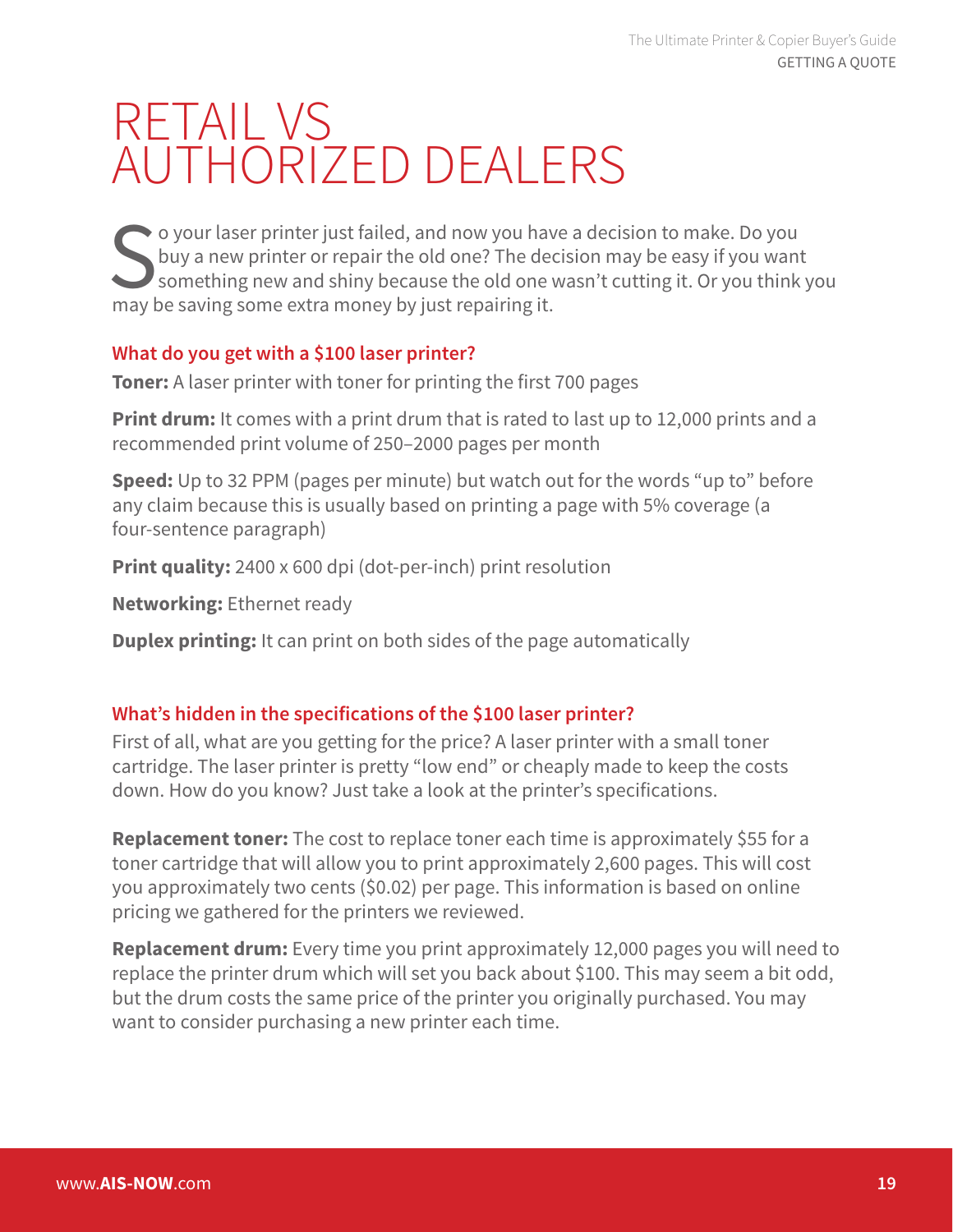#### **What's an alternative? How about an authorized reseller printer for \$300?**

Why would you even want to consider this? Well, you can spend more money upfront on a laser printer from an authorized reseller, and don't forget a service and supplies contract. That doesn't sound like a viable alternative. Does it?

#### **What do you get when you purchase a \$300 laser printer?**

**Toner:** A laser printer that comes with enough toner to print the first 2,300 pages

**Print drum:** comes with a warranty for 200,000 pages and a recommended print volume of 2,800 pages per month

**Speed:** 37 PPM (pages per minute); again, they use the words "up to" before any claim because this is usually based on printing a page with 5% coverage (a four-sentence paragraph)

**Print quality:** 2400 x 600 dpi (dot-per-inch) print resolution

**Networking:** Ethernet ready

**Duplex printing:** It can print on both sides of the page automatically

#### **Future supplies and costs:**

When purchasing from an authorized printer reseller, the pricing is configured a little different. Make a note of these cost as we compare it to the \$100 laser printer. The results will surprise you.

**Replacement toner:** With this type of printer purchase, replacement toner is bundled in with your service contract for supplies and maintenance. It is charged to you based on monthly print volume at a cost per page. Typically, it should be half the price (about one cent per page) of what you would pay for the toner for your printer if you purchased from the retailer as we've reviewed above.

**Replacement drum:** The cost associated with this item does not even need to be considered since the printer's drum has a manufacturer's warranty of 200,000 pages.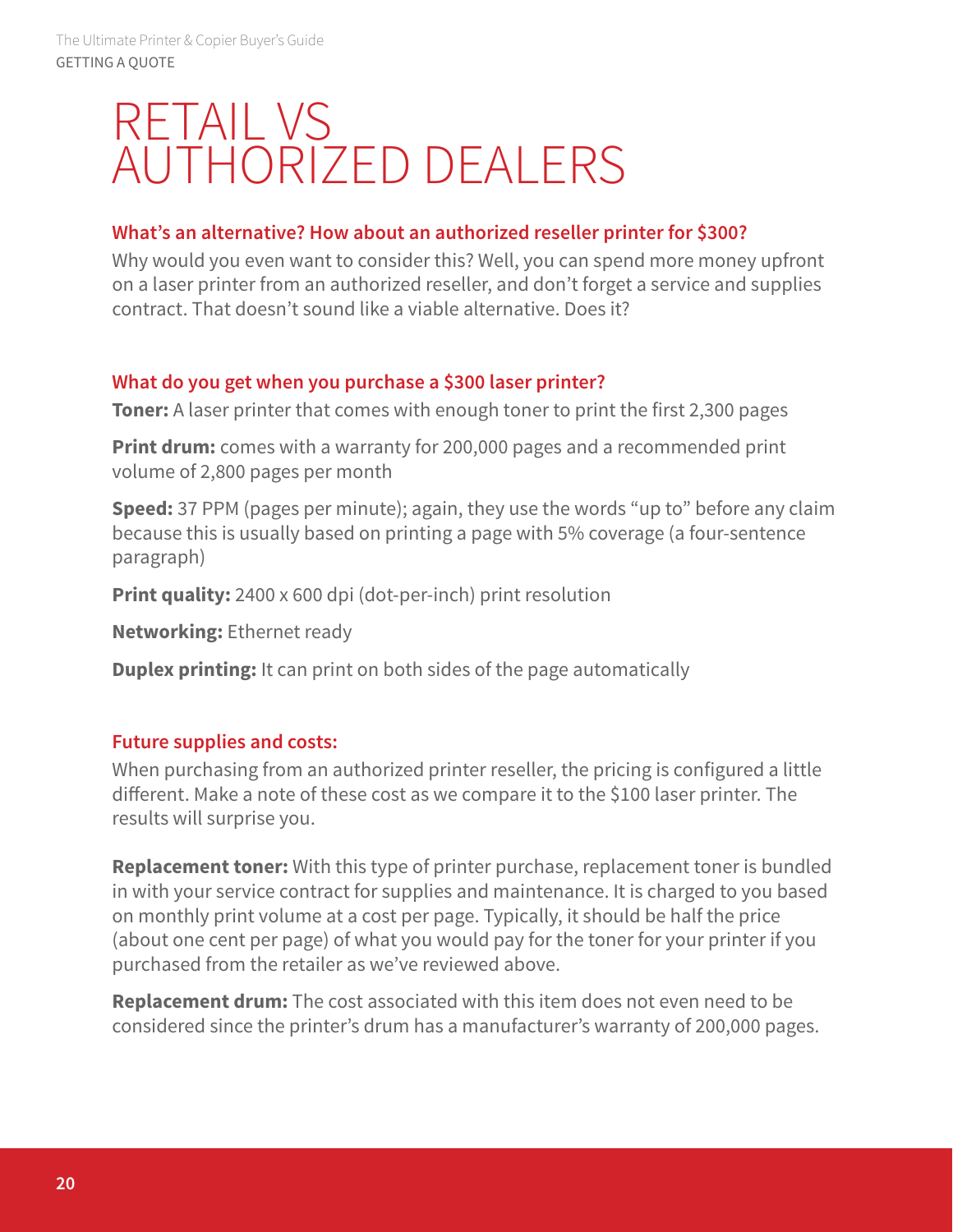How can an authorized reseller afford to provide a supply and maintenance cost that is half the price of the retail store's printer toner?

For starters, the drum doesn't have to be replaced as frequently. Practically not at all for the lifetime of the printer. Second, they didn't offer you the price (\$100) of the printer at such a low-profit-margin, so they don't have to make up their costs in order volume or consumables. Plus some other areas that they aren't counting on you to consider.

To read more on these comparisons, read our article **[here](https://www.ais-now.com/blog/laser-printer-repair-vs.-purchasing-a-new-printer)**.

#### **Summing up the specs of the two printers:**

All in all, the two printers are very similar when comparing them feature to feature. The big differences are the initial purchase price, operating costs (toner, drum, and warranty), speed, and longevity of the product.

So how do we determine which of these two alternatives is REALLY cheaper and best for your business? The best way to do this is to create a real-world type situation, put some assumptions to it, and see how they pan out.

When we are looking to replace our laser printer for our small business, we take the path of least resistance. What's the fastest way to get a new printer at a low price? We go right to Google or an online retailer, pick one out, and click. It's way too easy. But before we do that, there are some costs we should consider first.

To do a real comparison of what these will cost you to run your business, let's begin with how much you will be using a printer in a small office.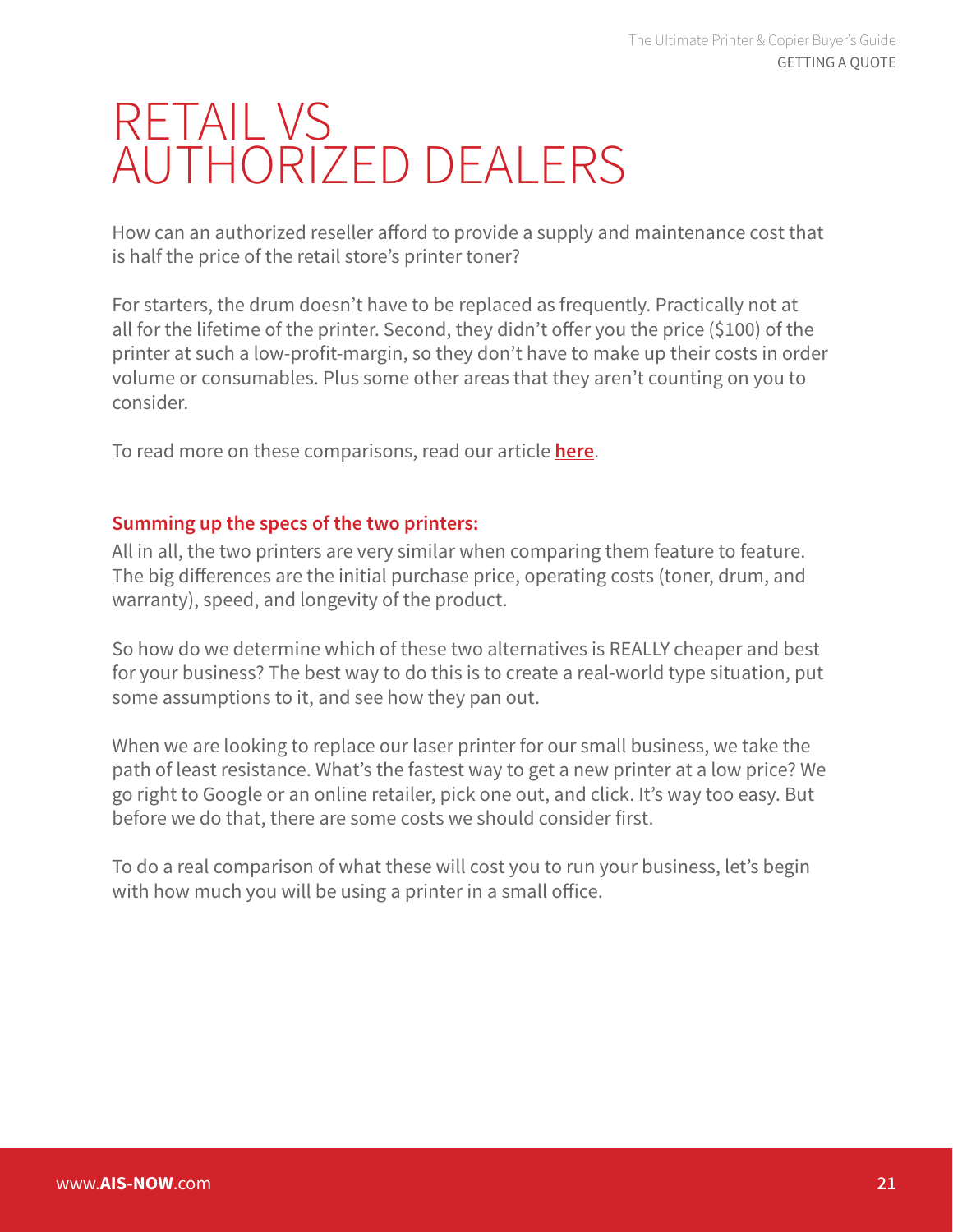#### **Real Office Example: Small Office with 3 Employees Needs a New Printer**

With more and more business being performed online today, there is still a need for paper to be printed. Let's take a look at a small business office with three employees that needs a new affordable laser printer. They each print on average about 25 pages a day. Which is 125 pages per week, 500 pages per month, and 4,800 pages per year. Multiply that by the three employees, and you are printing about 18,000 pages per year.

In the first year, after purchasing both printers, using the toner that came with the initial purchase of each device and replacing it throughout the year, then replacing the drum on the \$100 printer vs. paying your monthly service contract for 12 months, the \$300 printer would cost you about \$90 less in overall operating costs.

In the second year, the same type of purchases would need to be made. For the \$100 retailer printer, more toner and a new drum. And for the \$300 authorized reseller printer, you would just need to purchase a supply (toner) and maintenance contract. But now the gap widens even further due to the supply costs and drum for the \$100 printer. At the end of year two, you would save approximately \$220 in lower operating costs if you purchased the \$300 reseller's printer—and save nearly \$250 for your business over two years.

This doesn't even take into consideration the amount of time you save in labor costs for your employees waiting for printing. If you use these same numbers, you will save about an hour in labor time each year between the two printers we reviewed. It's not much, but it does add to additional cost savings.

#### **What's best for your small business, a \$100 big box retailers printer or buying a \$300 reseller's laser printer?**

The answer to this question really lies in how much volume your office does in printing each year. If you are a small business office that only prints altogether a total of 25 pages per week, then a \$100 laser printer will be just fine for your office. And you may just want to buy a new one each year. The cost of the replacement drum is about the same price, and you will get a little extra toner built into the price. But if your office is printing contracts, sales orders, communications, flyers, etc. and you're printing any more than that, you should consider buying a reseller's entry-level laser printer with a service contract since it will save you money year after year.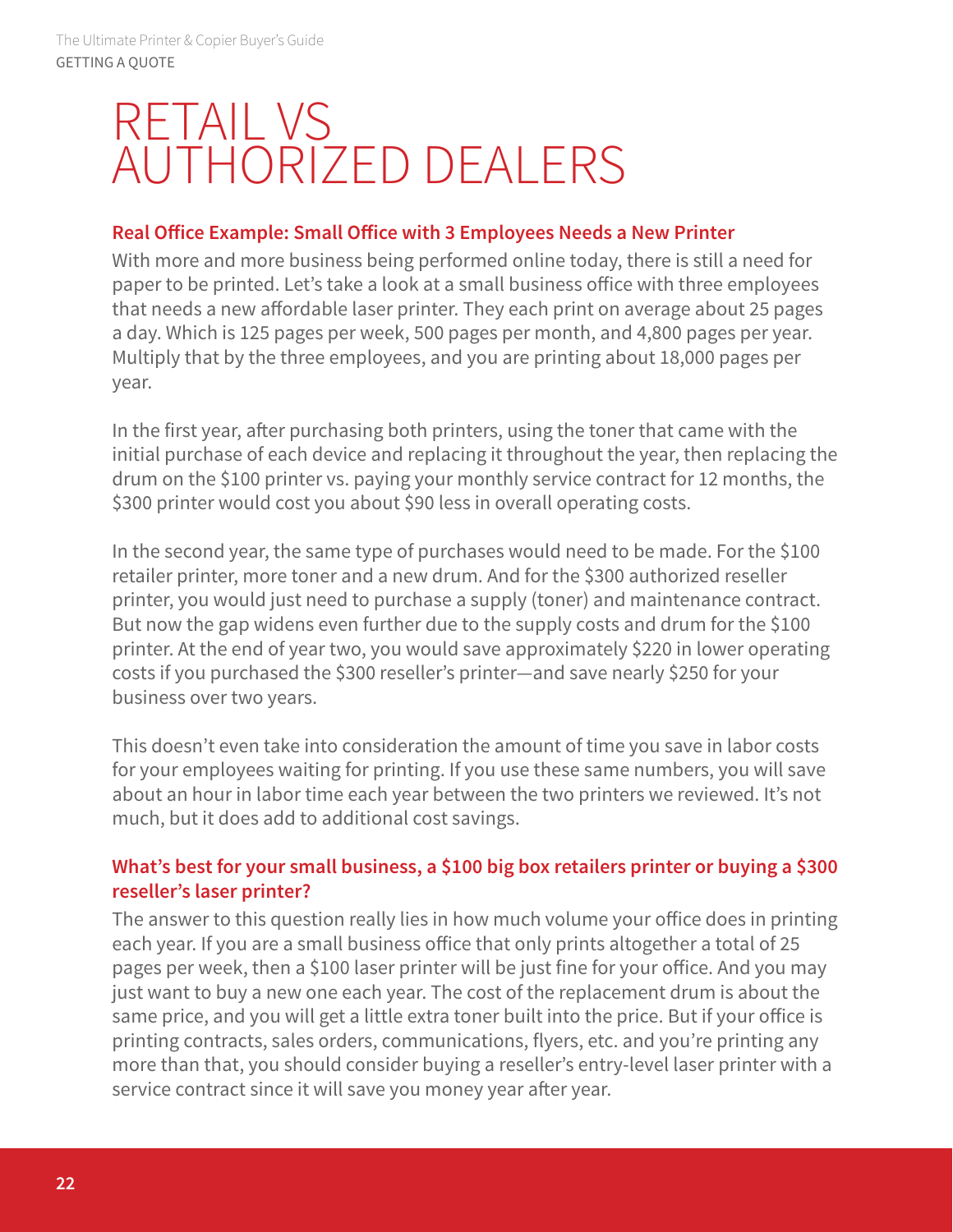The Ultimate Printer & Copier Buyer's Guide THE IMPORTANCE OF SERVICE

## **THE IMPORTANCE OF SERVICE**

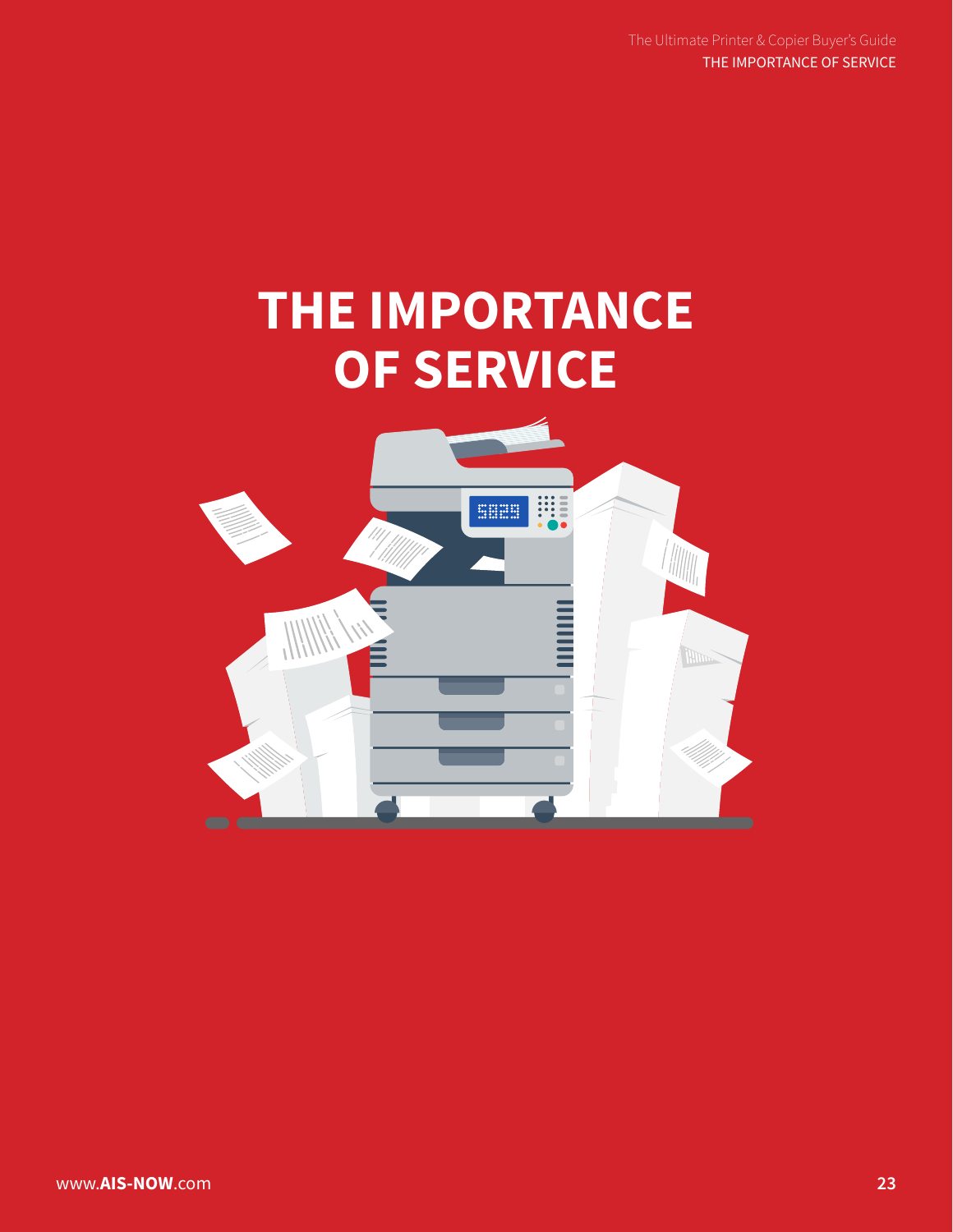### FINDING THE RIGHT SERVICE COMPANY

Just like any other equipment, like your car or even home appliances—your multi-function printer (MFP) will tell you when it needs a copier repair service.

Is it flashing a warning message that says it's in need of repair? Are you unsure what that means or who you should call to have it serviced? Or maybe your copier hasn't been performing quite the way you would expect.

You need to listen to what it's telling you or just know what to look for. Where do you find the best copier or printer service? If it has moving parts, they need to be cleaned, checked, serviced, and maintained on a periodic basis so that they are in good working order.

#### **The "Call for Service" Indicator**

Check your machine, it may have a warning sign on its LCD display or screen. It may have a simple warning message like, "Call for service". If it does, then you need to do just that. Do you have a number to call your copier service company? Check with your copier repair service and maintenance provider. They may have put a label on the front of your copier or printer for easy reference. Be aware, there may even be important information you need to provide them, like the ID number or Model number when you contact their service dispatch so they can provide you faster service.

#### **Is it Time for Preventive Maintenance?**

Most copiers and multi-function printers have strict manufacturer preventive maintenance guidelines and recommendations for your device. These should be performed by an authorized dealer's technician. Their technicians should be updated by the manufacturer on a regular basis on all software and hardware updates so that your copier is maintained and always up to date on its service.

#### **Your prints or copies can tell you a story…**

Sometimes it's as easy as looking at the output of your printers and copiers to see potential problems before they arise. By being on the lookout for any of the following issues regarding the quality of your prints or scans, you can identify issues with your copier.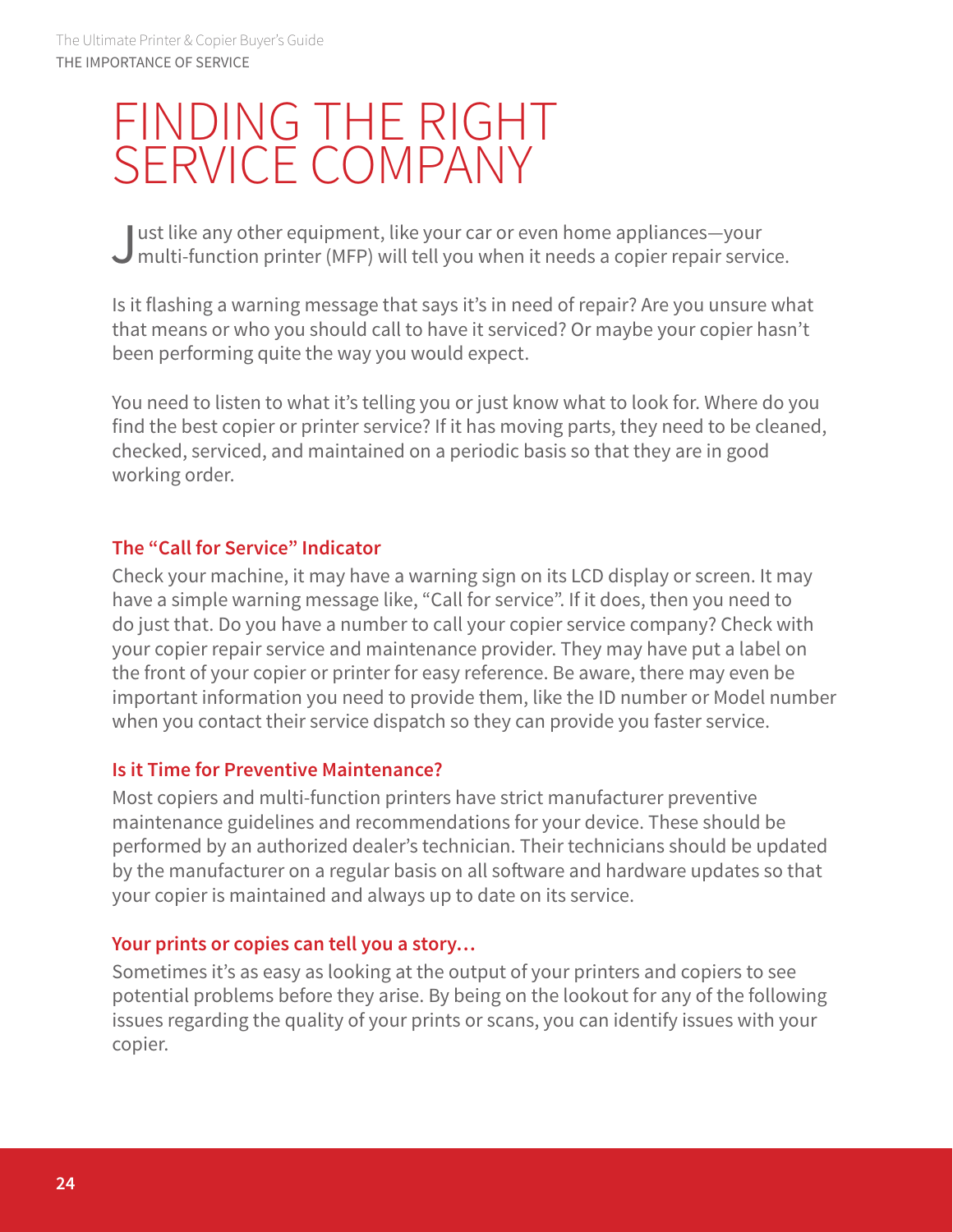## FINDING THE RIGHT SERVICE COMPANY

#### **Machine needs toner all the time**

If your copier or printer is eating toner like it's going out of style you probably need someone to look at this. Your contracted service organization should be on top of this, but you need to make sure you are watching out for this too. This could lead to other problems or a complete mess because if that toner is not being outputted on your prints or copies, it must be collecting somewhere. So make sure you contact an authorized dealer to check out your machine.

#### **Long wait times warming up**

A copier or printer that is operating normally usually takes some time to warm up each time you turn it on. A minute or two. If your machine is taking 5 minutes or more to warm up, it's time to put in a service call. Additionally, a device will run or cycle throughout the day. This is usually due to it needing to keep the drum heated up so it's ready for its next use. This is normal for most copiers except for the Kyocera brand of copiers. They use a ceramic drum in their copiers and printers and also have faster warm-up times.

#### **Unable to scan**

One very important part and feature of any copier or multi-function printer is the scanner. The scanner is used not only for scanning paper documents and converting them into electronic files, but they use this same capability to initiate the copy process. Today's copiers provide very fast scanning mechanisms. These all have a number of moving parts, not only in feeding paper to the scanner, but the scanner itself is constantly moving to image the original.

#### **Features have stopped working**

One thing we have not touched on is software or firmware. This has to do with programming code of your copier or multi-function printer—and it's equally important to all of the other parts. There is software that controls all of the functions of your copier, firmware (software that is usually provided as updates) and third-party or manufacturer software that provides added features important to the use of your copier. All of this software is constantly working in unison or integrated together.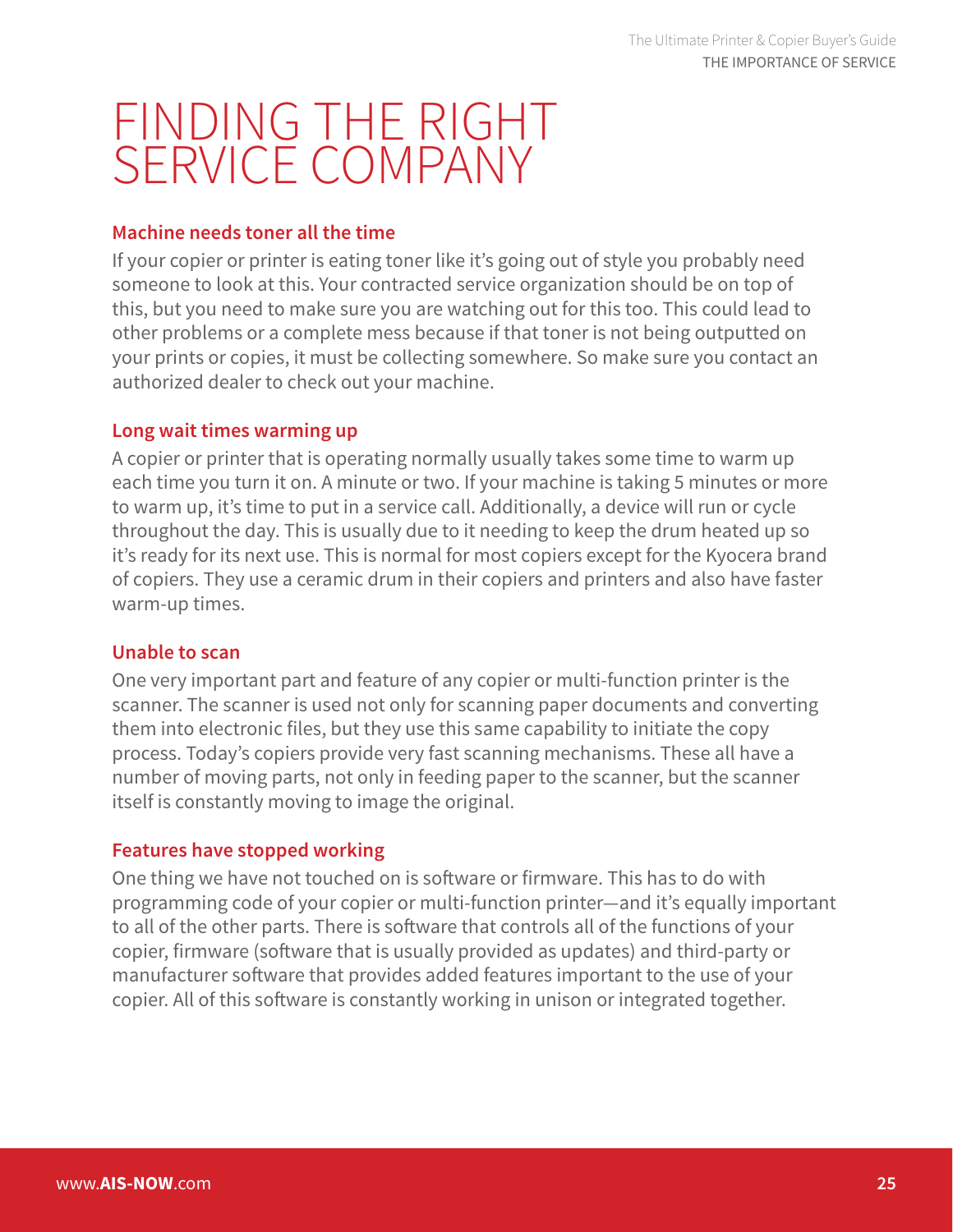### FINDING THE RIGHT SERVICE COMPANY

So, if all of a sudden your copier or printer features are working differently or not at all this could be due to a recent change in one of the other software packages. If you see any of your copier features stop working, there may have been a recent firmware update. You might also want to test all of your copier's current features right after a firmware or other software update. Doing this immediately after can save your organization time and resources than trying to troubleshoot or solving the issue after the fact.

To learn more, please see our blog article **[here](https://www.ais-now.com/blog/who-provides-the-best-copier-or-printer-repair-service)**.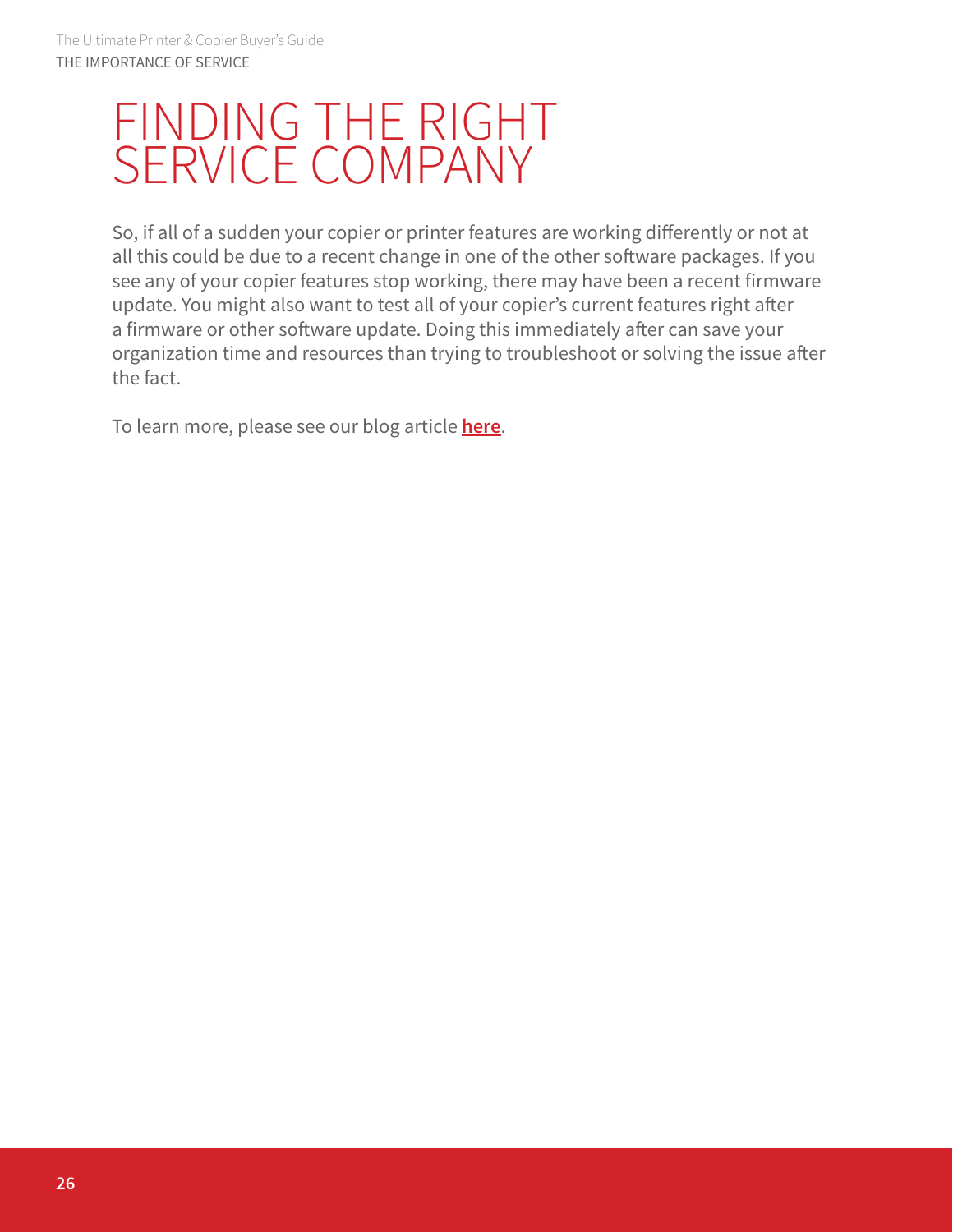The Ultimate Printer & Copier Buyer's Guide THE IMPORTANCE OF WARRANTIES

## **THE IMPORTANCE OF WARRANTIES**

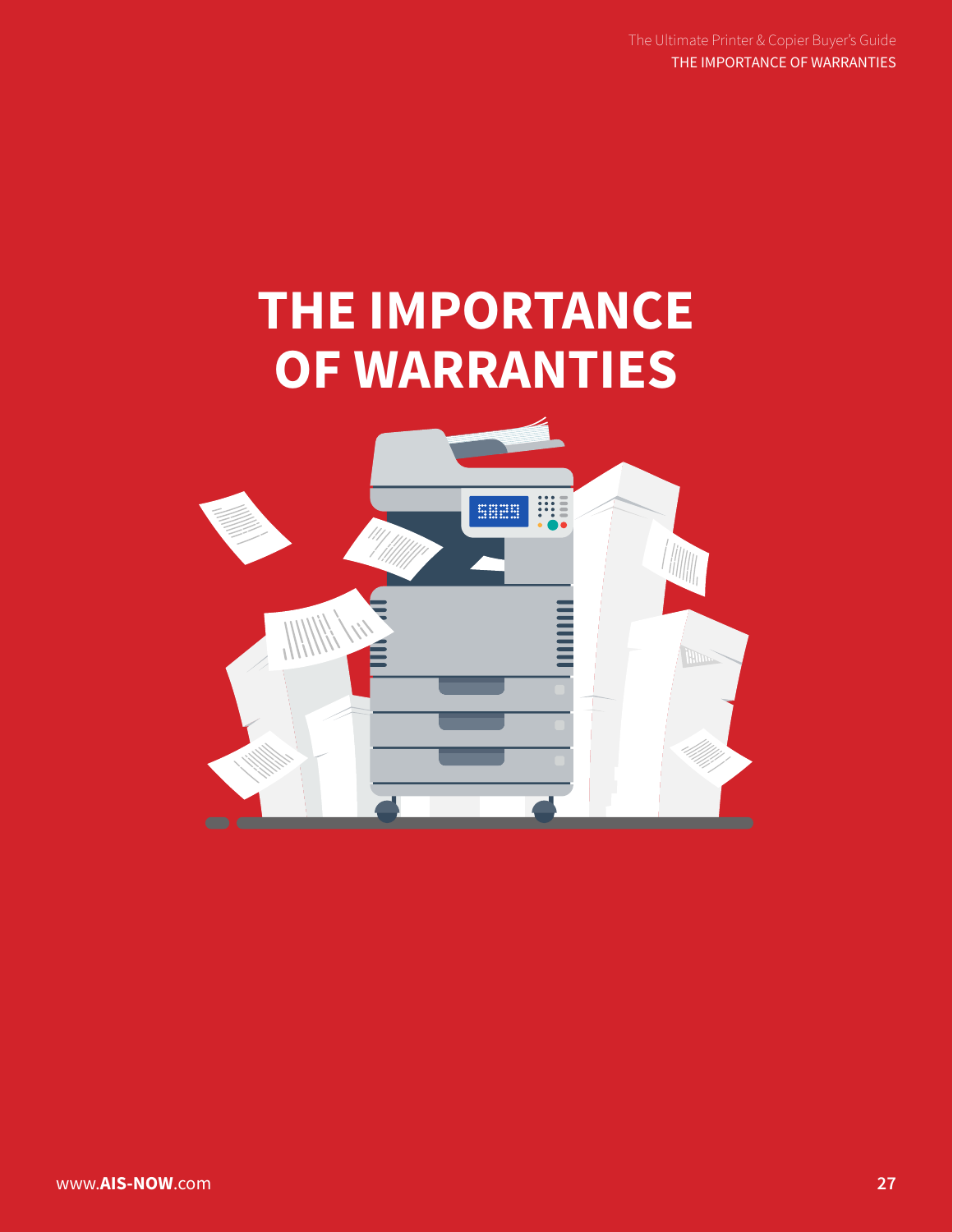### HOW IMPORTANT ARE WARRANTIES TO YOU?

When buying a copier, you<br>are planning on owning to<br>equipment for some year<br>right? If so, you should know what are planning on owning this equipment for some years, right? If so, you should know what the hardware's warranty is before you buy it. Each warranty is slightly different, covers different items, and has different names for each of the different items they cover.

#### **A copier warranty usually includes or excludes the following:**

**Product:** The manufacturer's product warranty is typically 90 days to 1 year or the number of copies, whichever comes first. This part of the warranty protects against any of the manufacturer's defective parts. It usually also disclaims any mishandling, use, alteration, etc. of the original product. If the product is found to have been altered or damaged in any way, you could be accountable for damages and the warranty could be voided.

#### **Consumables (ink and toner):**

Manufacturers prefer you not to put ink, toner, or other consumables into their equipment, except for their specified or recommended products. They know their consumables have been fully tested for their products and it's a good way to keep your product in good working order. Don't think you're saving money by cutting corners by using inferior products- you might actually be causing damage.

**Routine Maintenance:** The manufacturer of a copier or MFP requires the equipment to be maintained on a regular basis. As part of your warranty program, you will need to subscribe to a routine maintenance program.

**Options / Upgrades:** These may be in the form of software or hardware and usually come with their own set of warranties. Read their warranty information separately as it may be different than your copier's warranty as they may have been developed by a third-party. In this case, be sure they are approved for use by the manufacturer. You will also want to review their warranty as it pertains to your equipment and purchase.

**Accessories:** You may also purchase additional accessories with your copier like a finisher/stapler, booklet folder, mail sorter, hole punch, etc. These too, may come with their own set of warranties for each specific part or be included in a bundle deal.

**The Copier Drum:** The copier drum is one of the most integral parts of a copier or MFP. It is like a rolling stamp that statically charged toner sticks to and then is placed on each page of paper to create an image.

Learn more about the importance of a copier warranty [HERE.](https://www.ais-now.com/blog/copier-warranty-are-all-copier-warranties-equal)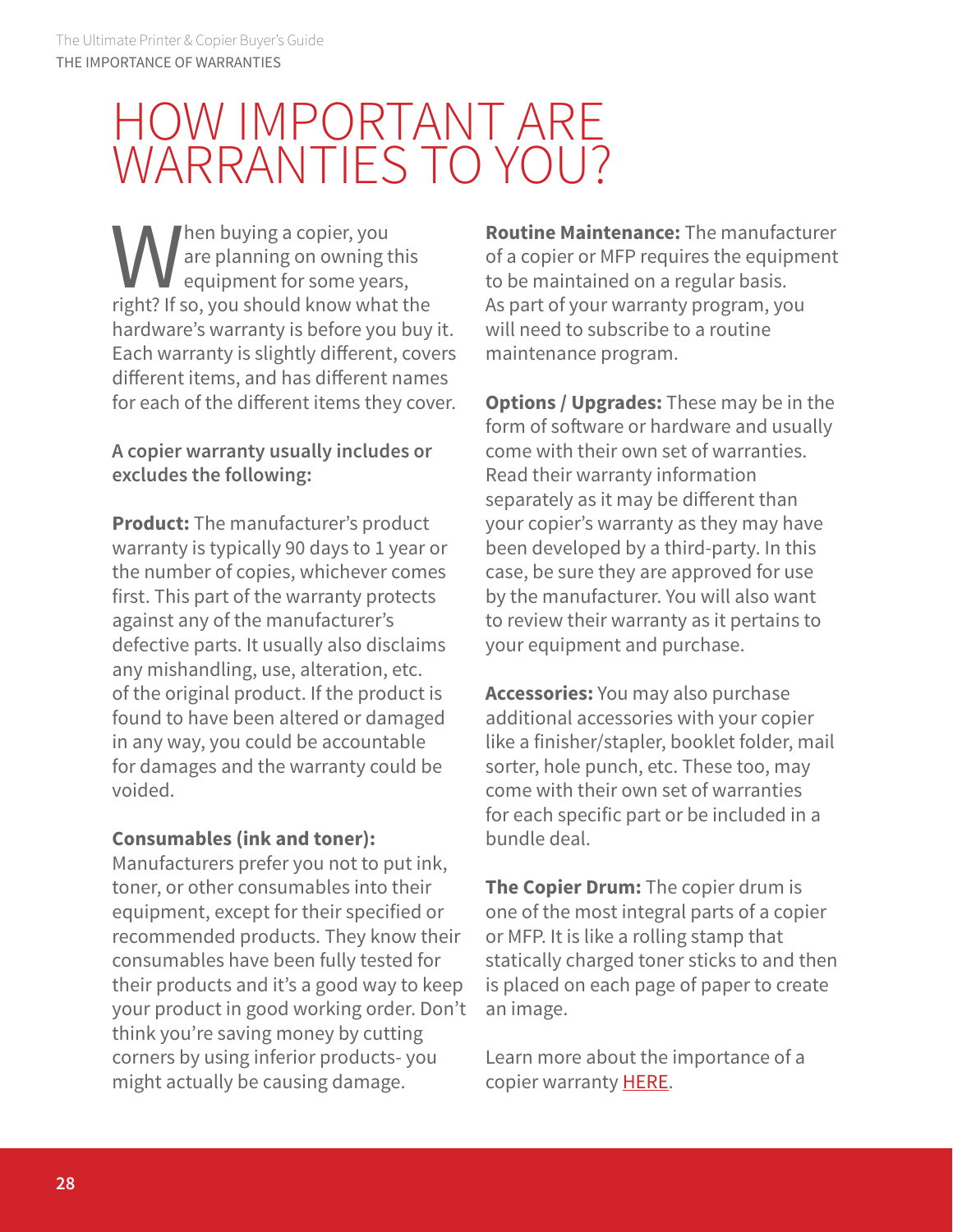## **PURCHASE VS LEASE**

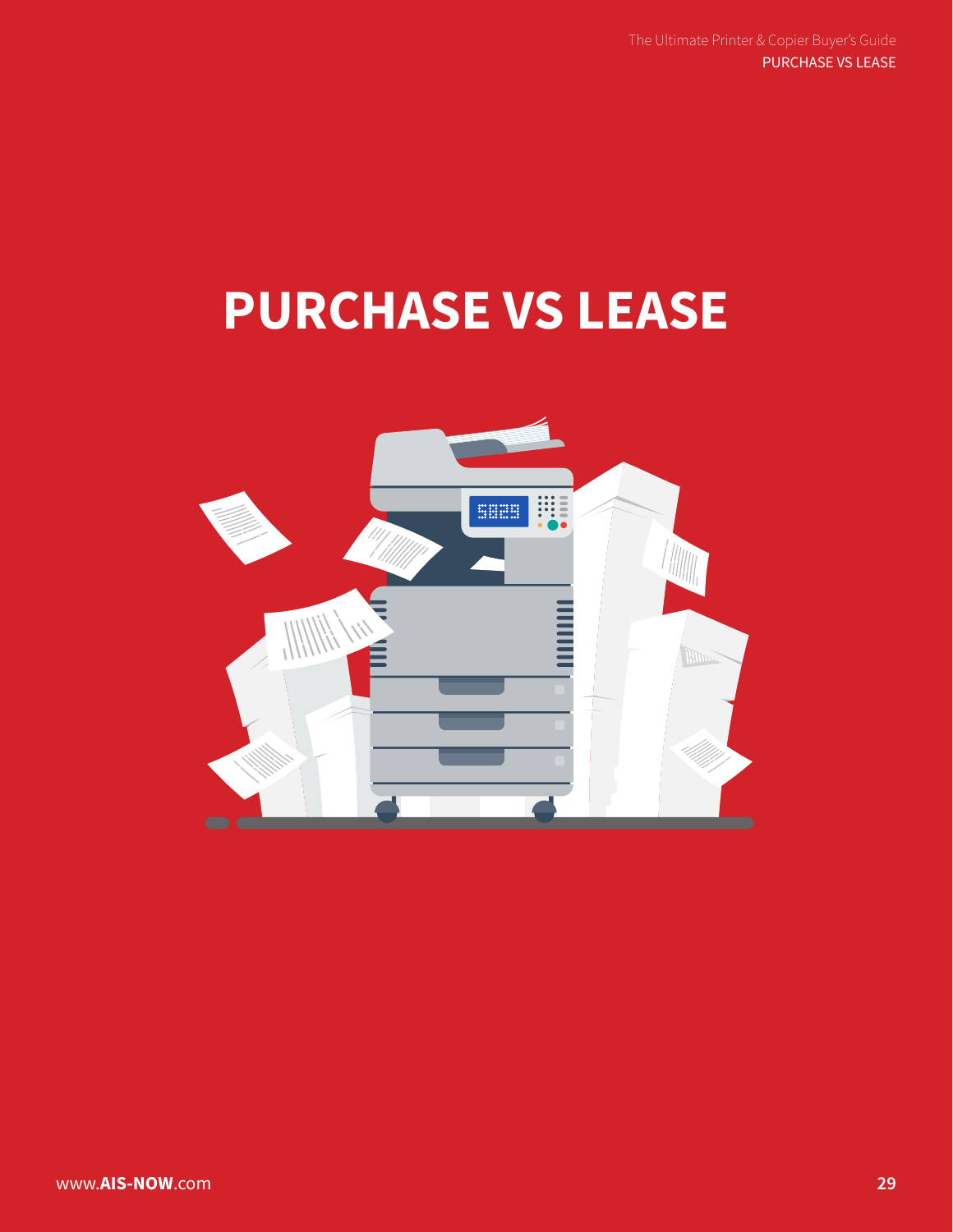ere at AIS, current and potential<br>clients ask us lots of questions<br>about our selection of copiers. On the most frequent (and important) clients ask us lots of questions about our selection of copiers. One of the most frequent (and important) questions we receive is, "Should I purchase or lease a copier? Which is going to be best for my business?"

The process, the characteristics of the purchase, and the details for buying a new car and a new copier are closely related. Both a copier and a car can be test driven and seen in a showroom. They both are a significant investment. Both are built to last and will be used for a significant amount of time. And, they both (cars and copiers) need to be maintained.

This is can be a very important decision for your business. For instance, if you decide to purchase a copier and over the next few years, you discover a great business opportunity, and take advantage of it if you had the extra capital (cash). A lease would allow you to do this. Conversely, if you have plenty of cash on hand in your business, you can save money by eliminating interest payments on your next copier by purchasing it.

Years ago, the buy vs. lease ratio for a business was about half and half. Half leased their copier, and the other half purchased these new devices for their office. Back then, a copier just copied.

Today they print, copy, scan, fax, fold, sort, staple, send and more. They have become an integral part of managing the paper flow and electronic files of a business; the cornerstone of an overall document management strategy. That's why they are referred to as multi-function copiers or multi-function printers (MFPs). If you plan to move toward a paperless office in the future, you're going to need an MFP.

Today, over 90% of our clients lease their copiers. The following pages outline the differences between a purchase and a lease to help you make a more informed decision.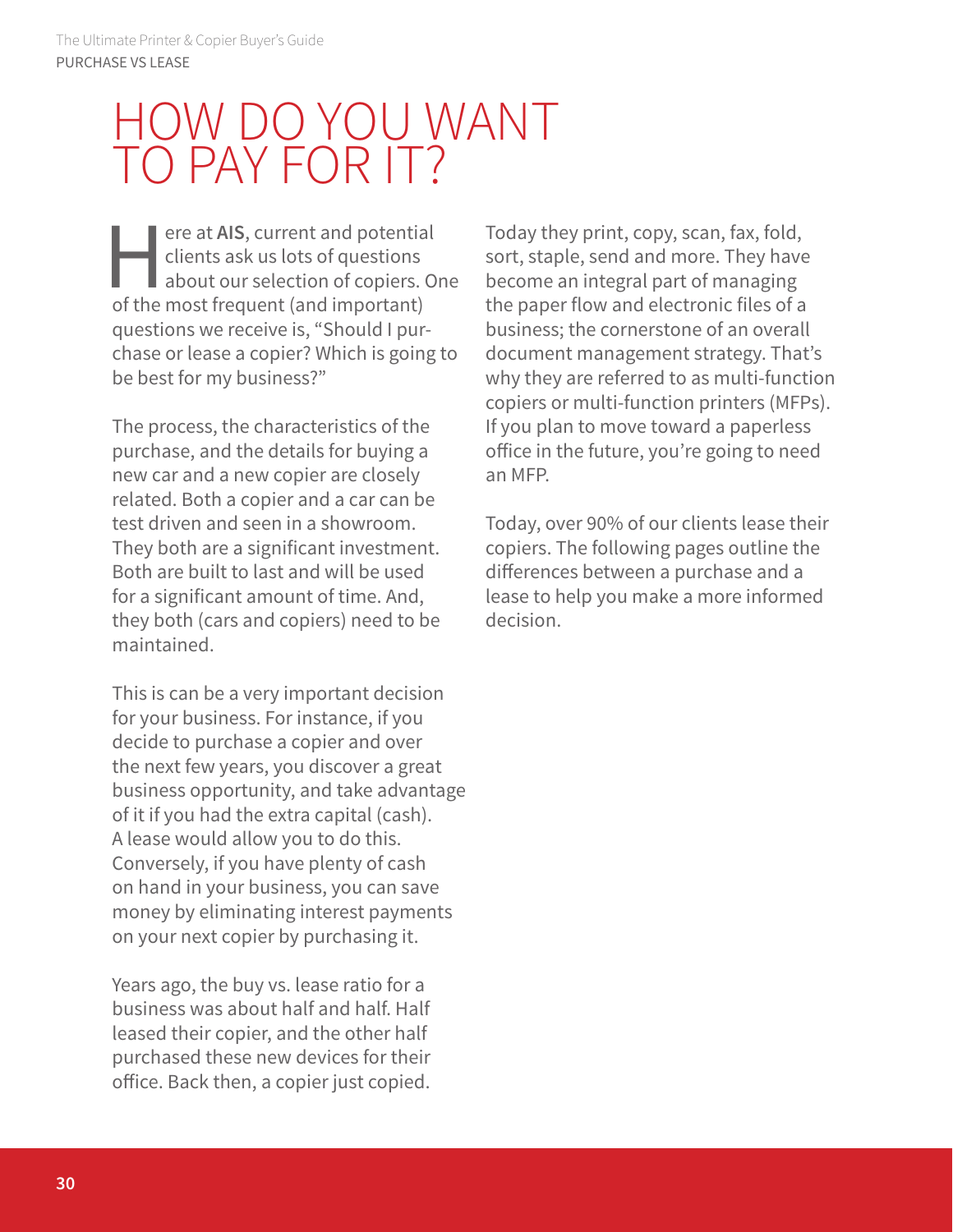#### **LEASING A COPIER FOR MY BUSINESS**

#### **1. 100% financing of your copier into one low monthly payment.**

Leasing can offer your business the flexibility of meeting your cash flow needs while wrapping all the other costs like setup, installation and sometimes service contracts. Leasing offers you the productivity of the equipment/technology you require while meeting cash flow needs. Additionally, "soft" costs such as installation, freight, or equipment setup and service contracts can be included in the monthly payment. These are referred to as "soft costs."

#### **2. Purchase the best product and don't let your budget dictate your purchase.**

When you lease a copier, you don't have to choose whether to purchase yesterday's technology or a reconditioned model as a matter of cost to fit your budget. It's much easier to buy today's equipment and take advantage of the latest technology since you are wrapping this into a longer-term payment program.

#### **3. Taking advantage of the economy and betting against inflation.**

When you enter a lease, you sign up to a fixed rate. This means the rate is fixed for the lifetime of the lease agreement. Even if lease and loan rates rise in the future, you are still paying the same rate you originally agreed to at the signing of your lease.

#### **4. Cash flow and credit lines.**

A lease is a proven financing option to conserve your business' capital when purchasing office equipment or technology. This allows you to place funds in other important areas of your business like labor, inventory, and marketing.

#### **5. Option to buy**

Many times, the buyout is only \$1 at the end of your lease you own the equipment. And the way these machines are designed today and depending on your business usage, you may have a device that can be used in a different capacity in your organization while you upgrade to the latest device.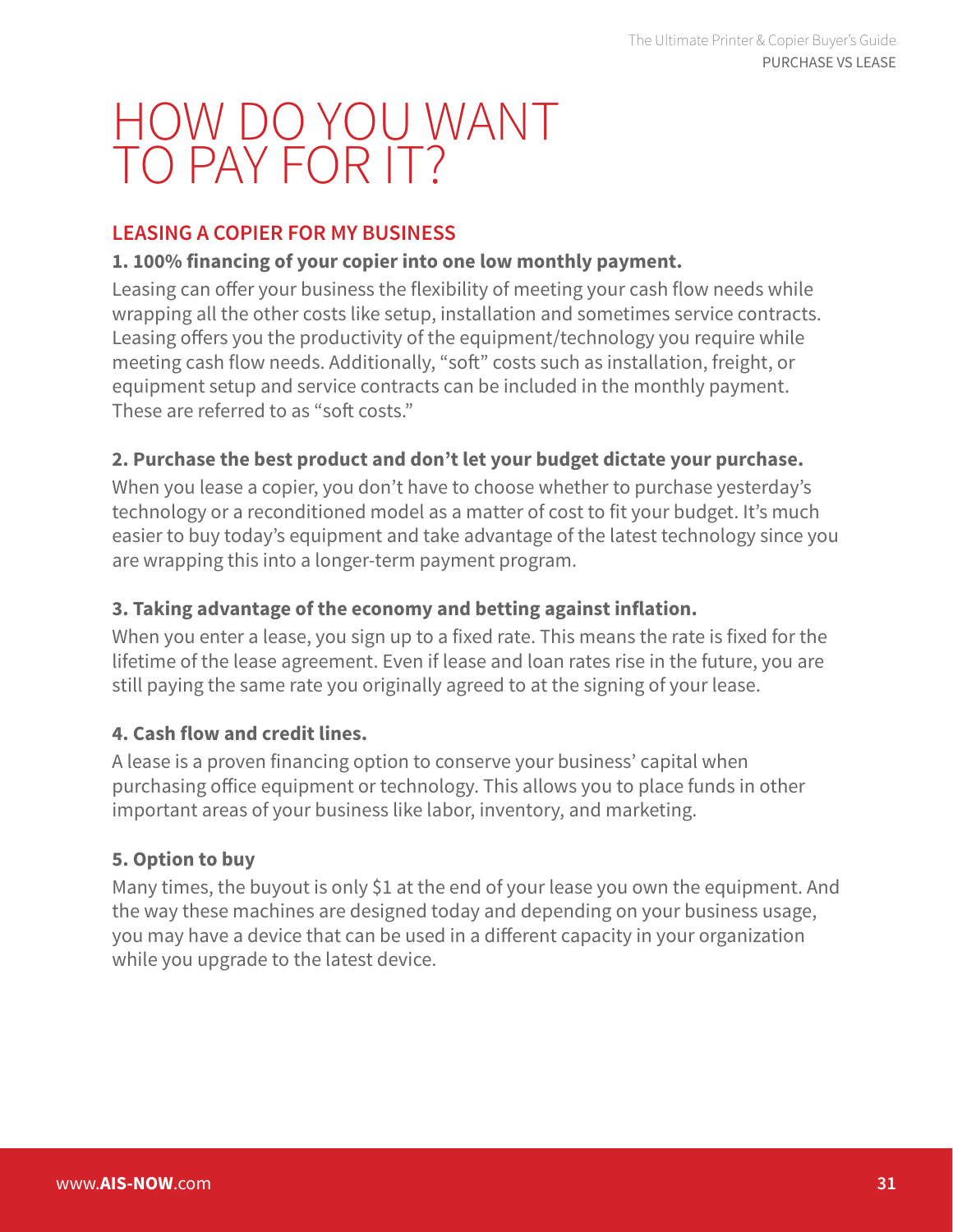#### **LEASING A COPIER FOR MY BUSINESS (Cont'd)**

#### **6. Better than a conventional loan**

Another type of financing that some businesses look at is a conventional loan from their financial institution or bank. A lease is more attractive since there's no down payment, won't tie up your credit lines and (quite often) has a lower monthly payment. Conventional loans can also have a variable interest rate so this can also affect your financing decision.

#### **7. Upgrades are easier**

When you enter into a lease for office equipment like a copier, you can easily add to your copier lease by upgrading your equipment and building it into the term or keeping the same payment amount of your lease.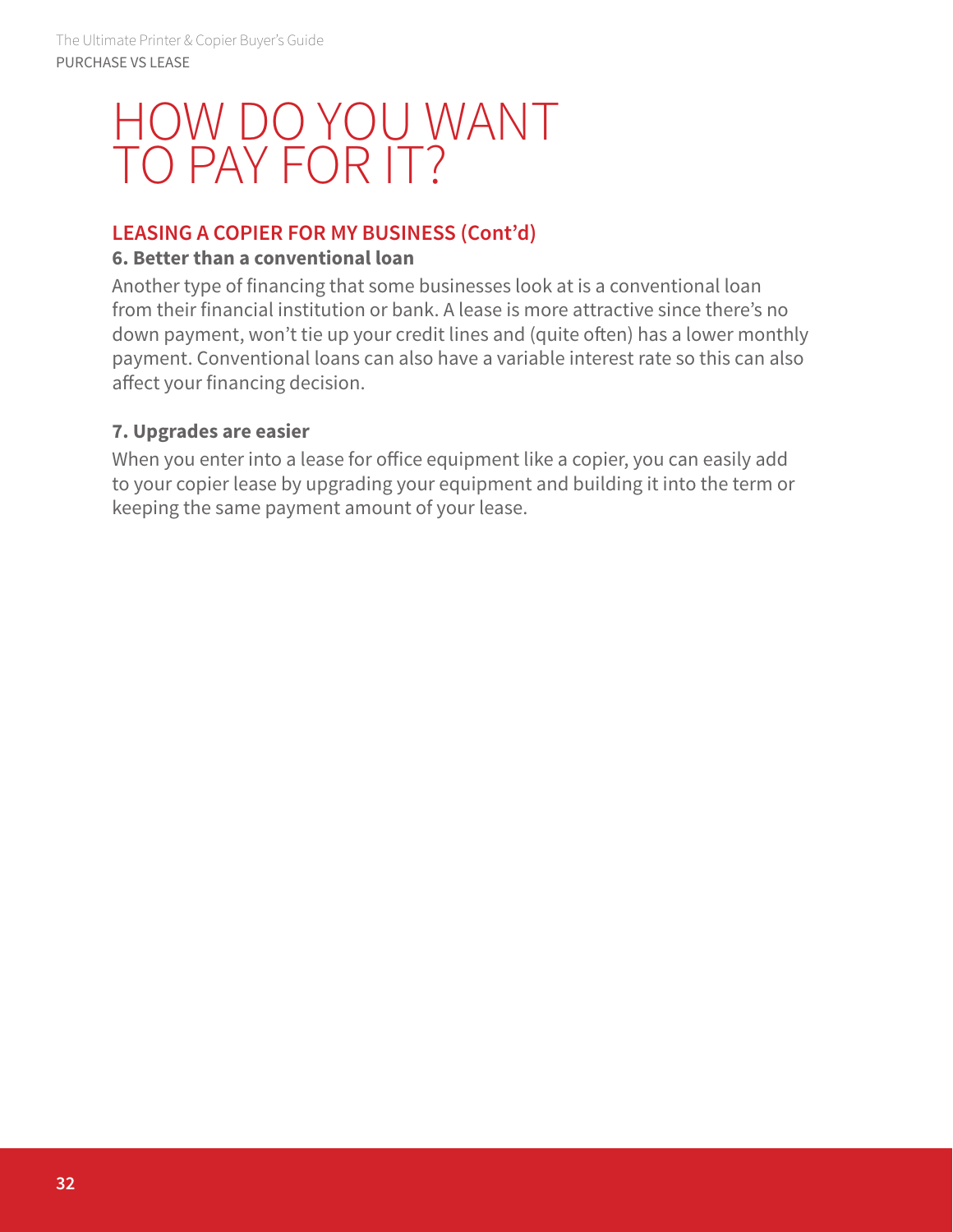#### **BUYING A COPIER FOR MY BUSINESS**

#### **1. Who's the leasing company?**

There are many companies to choose from, and if you're purchasing from an authorized dealer, they will typically put you in the best program to suit your needs. It doesn't hurt to ask who the company is, how long they've been around and how long your dealer has been doing business with them.

#### **2. What's the term of the lease?**

There are a variety of options from the length (month and years). Typically, they are between 3-5 years, and the term can have a direct effect on the interest rate and your monthly payment.

#### **3. What's the rate?**

How much will you be paying on top of the price of your copier over the lifetime of the lease?

#### **4. Can you save extra cash flow by extending the lease a few months?**

Did you know you can dramatically reduce your monthly payment by adding a few months to your lease? For example, if your offer is for a 3-year lease (36 months), and cash flow is important to your business, ask your dealer to configure the same copier for a 39-month You'll be surprised at the difference.

#### **5. What's the buy-out at the end of the term of the lease?**

Will there be a fee at the end of the lease? Will you own the device once you've paid off the lease? These are good questions to ask before entering into any leasing program, so you aren't surprised at the end of your agreement.

#### **6. Are there any other "special conditions" like upgrading before the term is over?**

What happens if you've nearly completed a 5-year lease, your business is growing and you need to scale up to a device that can support your new business needs. Do you have to buy out your old lease, before entering into a new lease on the new copier? Find out from your dealer what types of options they can afford you to win your business.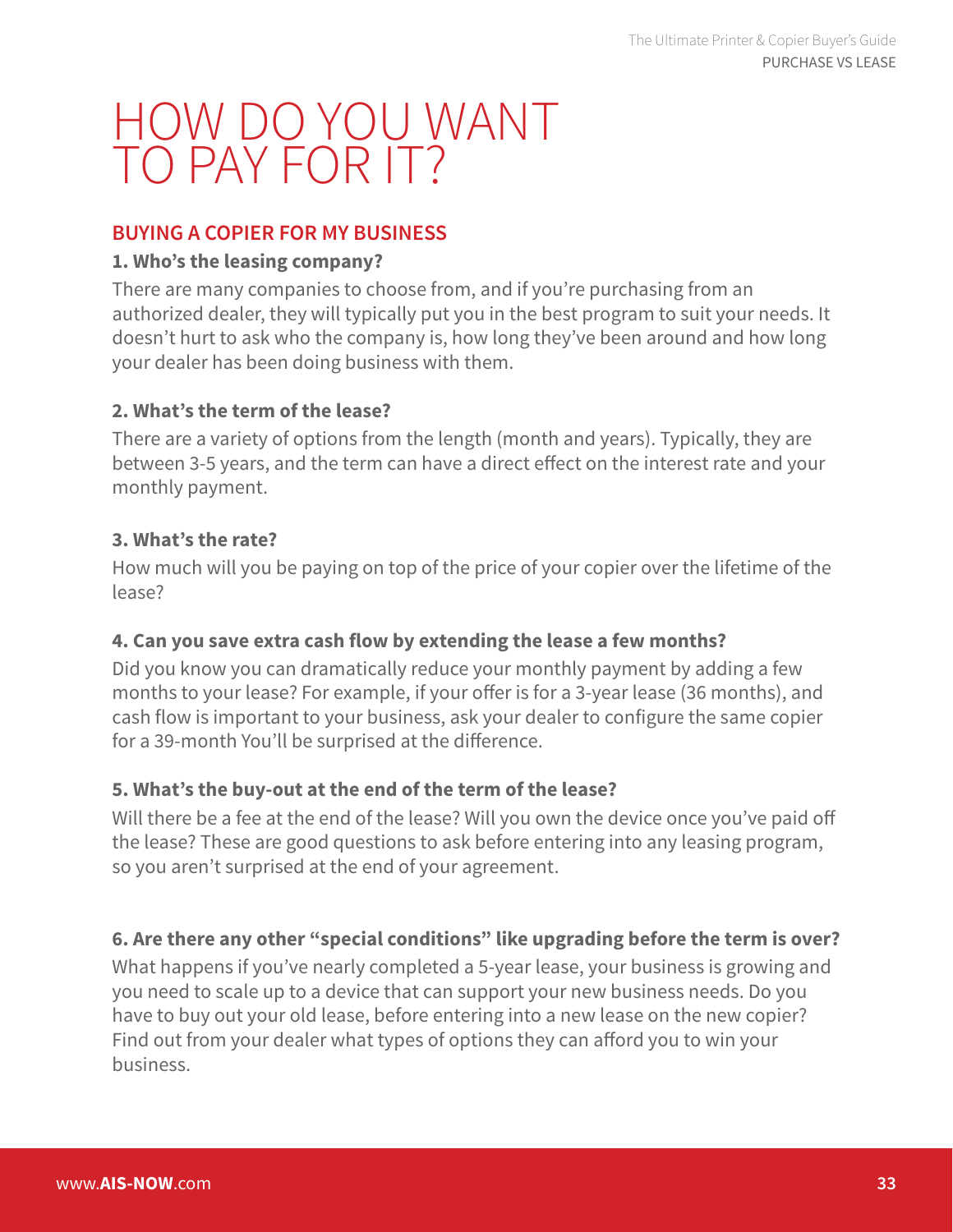#### **ACTION PLAN**

- **1. Decide what type of multi-function copier or printer you need.**
- **2. Do your homework and find out who the best copier companies are in your area and what type of support they provide.—The Best Copier Companies!**
- **3. Get a bid from multiple companies in order to get the best price. Just make sure you are comparing apples to apples (keep the playing field level and match feature sets).**
- **4. Look at all the financing options like we've described above to make the best decision and matches your business goals.**
- **5. If you want to learn more about how to be a more informed buyer for copiers, printers, phone systems or out sourced IT services, subscribe to our blog by adding to your email in the right margin, view our social media links at the top of our page, visit our YouTube channel , or call us and we will be happy to have one of our subject matter experts contact you and discuss all your options.**

If you'd like to take a look at a quick action plan, we've got the perfect one for you to reference **here**. This action plan will aid you in looking at the pros and cons of leasing and purchasing a copier that will best suit your business needs.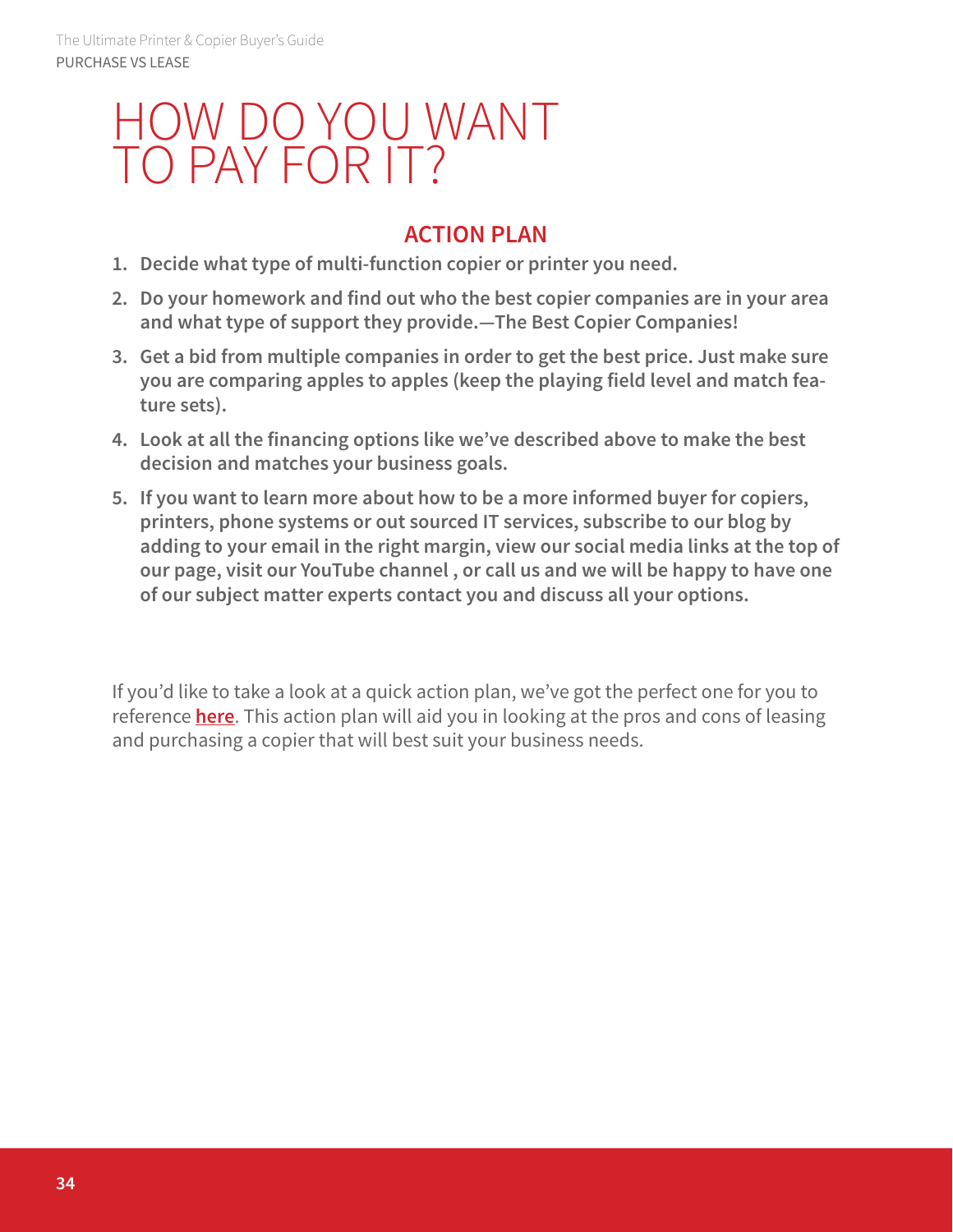#### **COST & PAYMENT OPTIONS**

You've done all the right things: You've figured out what type of copier or multi-function printer (MFP) you need. You've met with manufacturers and/or authorized dealers, and they've provided you bids.

#### **Now, how are you going to pay for it?**

We've mentioned this before, buying a copy machine is just like buying a car. It's an expensive purchase. You don't go through this process very often (every 3 to 5 years), but this is a sizable capital purchase for any business. Depending on the size of the copier and all of the various options you've decided on, this could be over \$10,000.

The bids that you've received likely have a total purchase price or a low monthly lease payment. If you're interested in learning more about leases, then read our article: [Purchasing vs. Leasing a Copier: Which is Best for My Business?](https://www.ais-now.com/blog/purchasing-vs.-leasing-a-copier-which-is-best-for-my-business) If your business is growing, you may opt for the lease so you can keep your capital for other business needs. You're not alone.

#### **What about the banks? Are they a viable alternative for copier financing?**

You can get what is called a conventional loan for your copier from your bank or your favorite financial institution, but they come with a down payment (a lease won't), they may tie up your other lines of credit, and the monthly payment is usually higher.

Another downside to a conventional bank loan for a copier is that most of the time they have a variable rate. This will fluctuate with the economy, good or bad. With a lease, you usually have a fixed rate so even if the interest rates go up, you are still paying the same rate.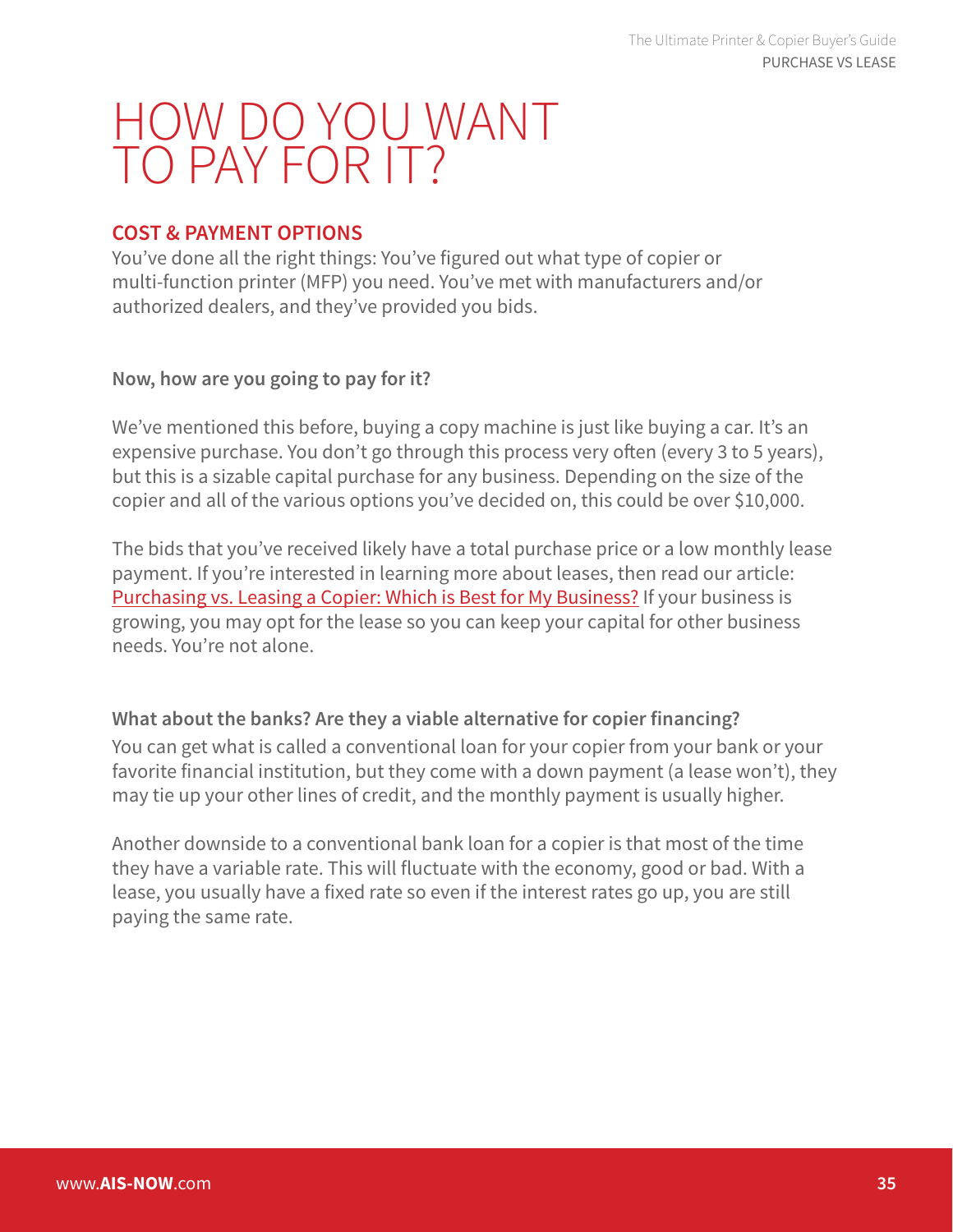#### **HIGHLY REPUTABLE FINANCING COMPANIES**

The following finance companies do a great job in providing lease financing for office equipment.

#### **Great America**

Founded in 1992, Great America is based in Cedar Rapids, Iowa. In 2009, they surpassed over \$1 billion in assets and have a variety of leasing programs. They are a popular leasing company with many authorized copier dealers.

#### **Wells Fargo**

Wells Fargo has been ranked as the largest bank in the U.S. equipment finance industry. They are managed by a holding company based in San Francisco, California. Most recently, they acquired the Equipment Leasing division from GE Capital in 2016. They have very stringent borrowing guidelines, and once you meet them they can get the financing you need for your business.

#### **Marlin**

Marlin Business Services Corporation is a publicly traded bank holding company. Their funding comes from their wholly owned subsidiary Marlin Business Bank. They have provided \$4.5 billion in financing to small businesses with a variety of financial programs.

#### **LEAF**

LEAF Commercial Capital, Inc. was purchased last year by People's United Bank, N.A. making them the sixteenth largest bank-owned equipment finance business in the U.S. LEAF is headquartered in Philadelphia, Pennsylvania. They provide financing for office products, telephony, technology, medical, and light industrial.

#### **What is an in-house leasing program?**

Sometimes, your local authorized dealer or manufacturer may have their own inhouse leasing program. This provides the flexibility to support local businesses that may not meet the requirements of commercial based programs. If your business credit is a little low and you don't meet the requirements of one of these programs, ask your authorized dealer if they have an in-house program.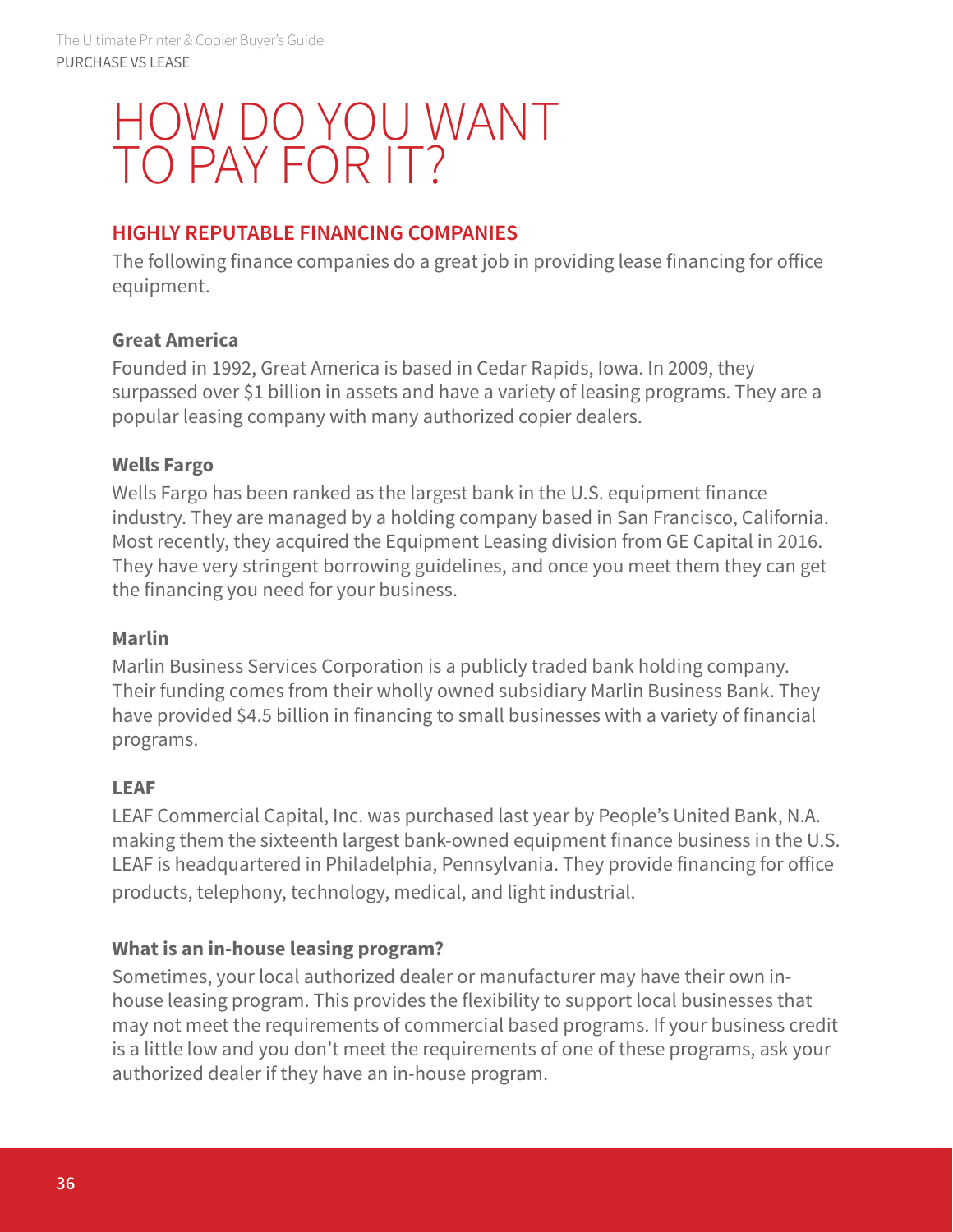## **REMOVING YOUR OLD EQUIPMENT**

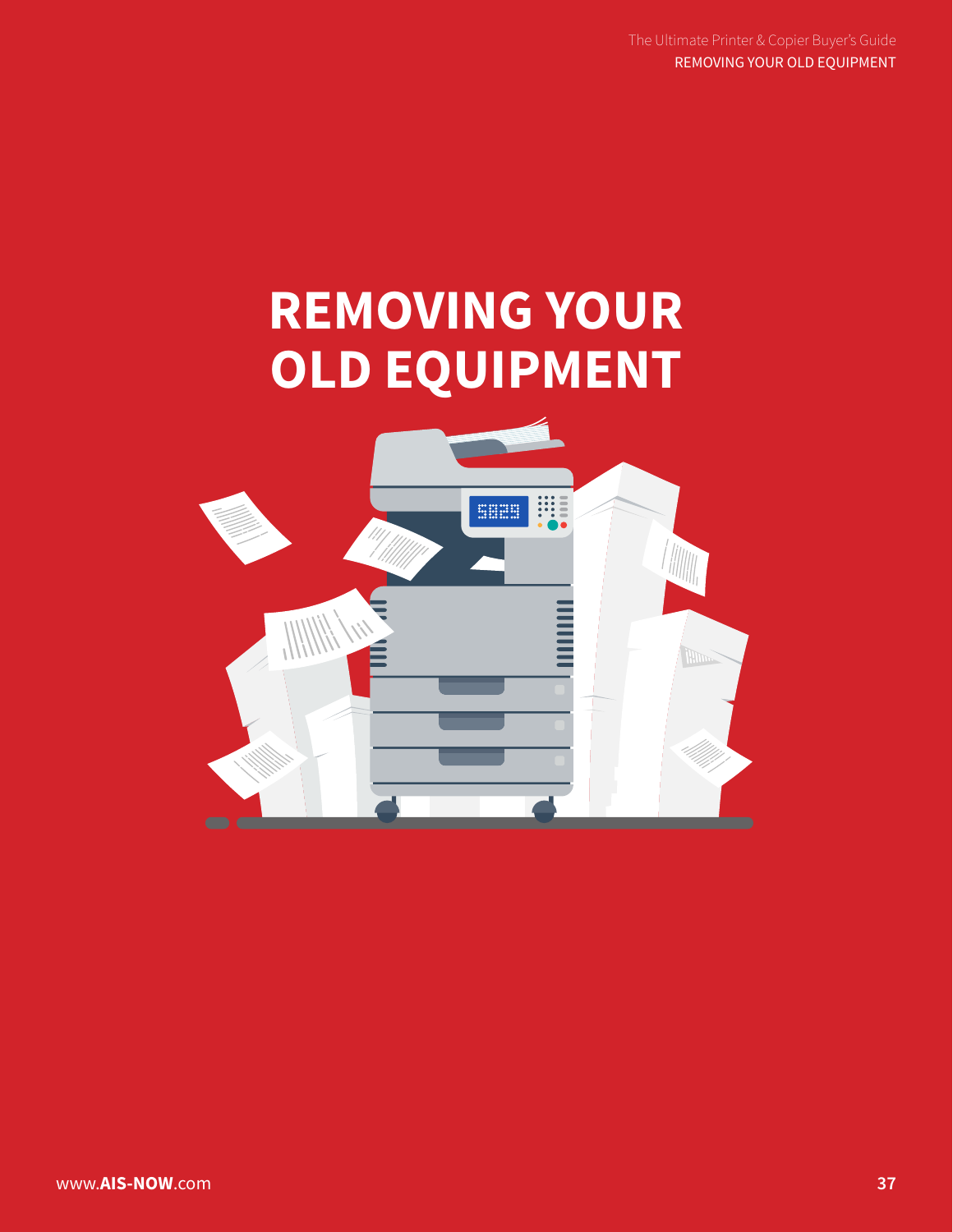### WHAT'S YOUR PLAN FOR REMOVING OLD EQUIPMENT?

"here is a small part to this entire process that many forget to look into, but just because it's not talked as often doesn't mean it's not just as important. That is removing your old or used office copiers and printers. There are a few important pieces of information that we feel is important for you to know.

#### **Partner with a company that handles logistics with end-of-life copier return**

If you have decided to switch office repair companies, that's ok! This just means you need to stay organized with the process of removing your old machine as well as understanding the process of the new machine.

Make sure you are fully aware and understand the following aspects of removing your old printers and copiers:

**Time Frames:** Since you are completely getting rid of your copier, you want to make sure you time it correctly with the delivery of your new one. It would be extremely problematic if you had to wait a week or even longer for your new machine to arrive once your old one was gone. Make sure that you order your new machine *before* your old machine has been returned.

#### **Packaging your old machine**

**accordingly:** In order for you to get your money's worth from your old copier, you need to make sure it is returned in great condition. To do so, review your contract with your old service provider or even set up a call with them to discuss how you are supposed to wrap and ship off your copy machine. Copy machines are huge pieces of equipment and you want to make sure you won't get charged for any mishandling in the return process.

**No extra fees:** Let's face it… no one likes extra and unexpected fees. It is highly important that you are communicating with your service provider *before* you cancel their service. You may be in the middle of a contract with them or they may have added fees when they come to pick up your old copier. The last thing you want is an unexpected invoice in the mail from them.